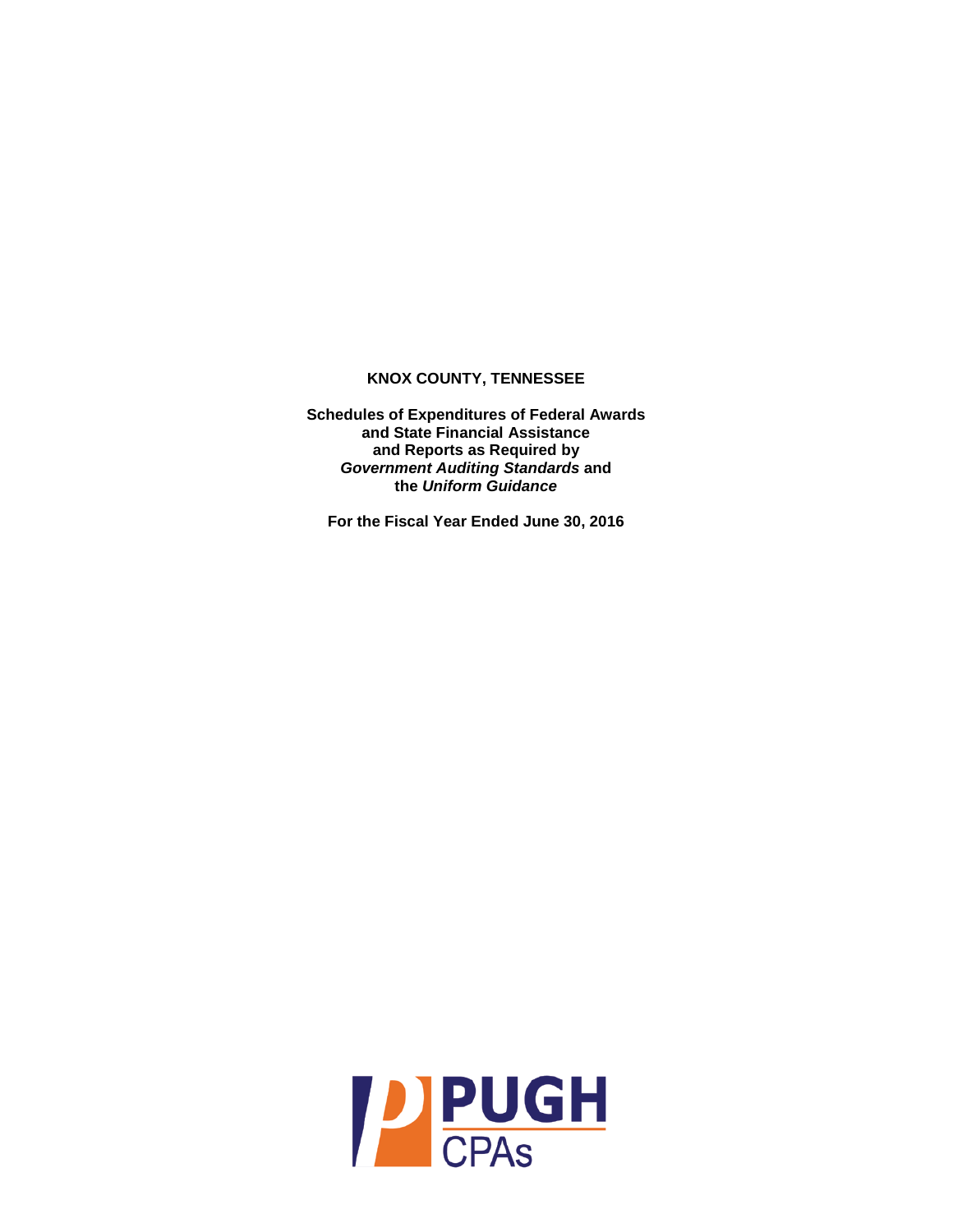# **Schedules of Expenditures of Federal Awards and State Financial Assistance and Reports as Required by** *Government Auditing Standards* **and the** *Uniform Guidance*

**For the Fiscal Year Ended June 30, 2016**

# **TABLE OF CONTENTS**

|                                                                                                                                                      | Page<br>Number |
|------------------------------------------------------------------------------------------------------------------------------------------------------|----------------|
| Report on Internal Control Over Financial Reporting and on Compliance and<br>Other Matters Based on an Audit of Financial Statements Performed       |                |
| Report on Compliance for Each Major Program; Report on Internal Control<br>Over Compliance; and Report on Schedule of Expenditures of Federal Awards |                |
|                                                                                                                                                      |                |
| Schedule of Expenditures of State Financial Assistance for the Fiscal Year Ended June 30, 2016 13-15                                                 |                |
| Notes to Schedules of Expenditures of Federal Awards and State Financial Assistance for                                                              |                |
|                                                                                                                                                      |                |
|                                                                                                                                                      |                |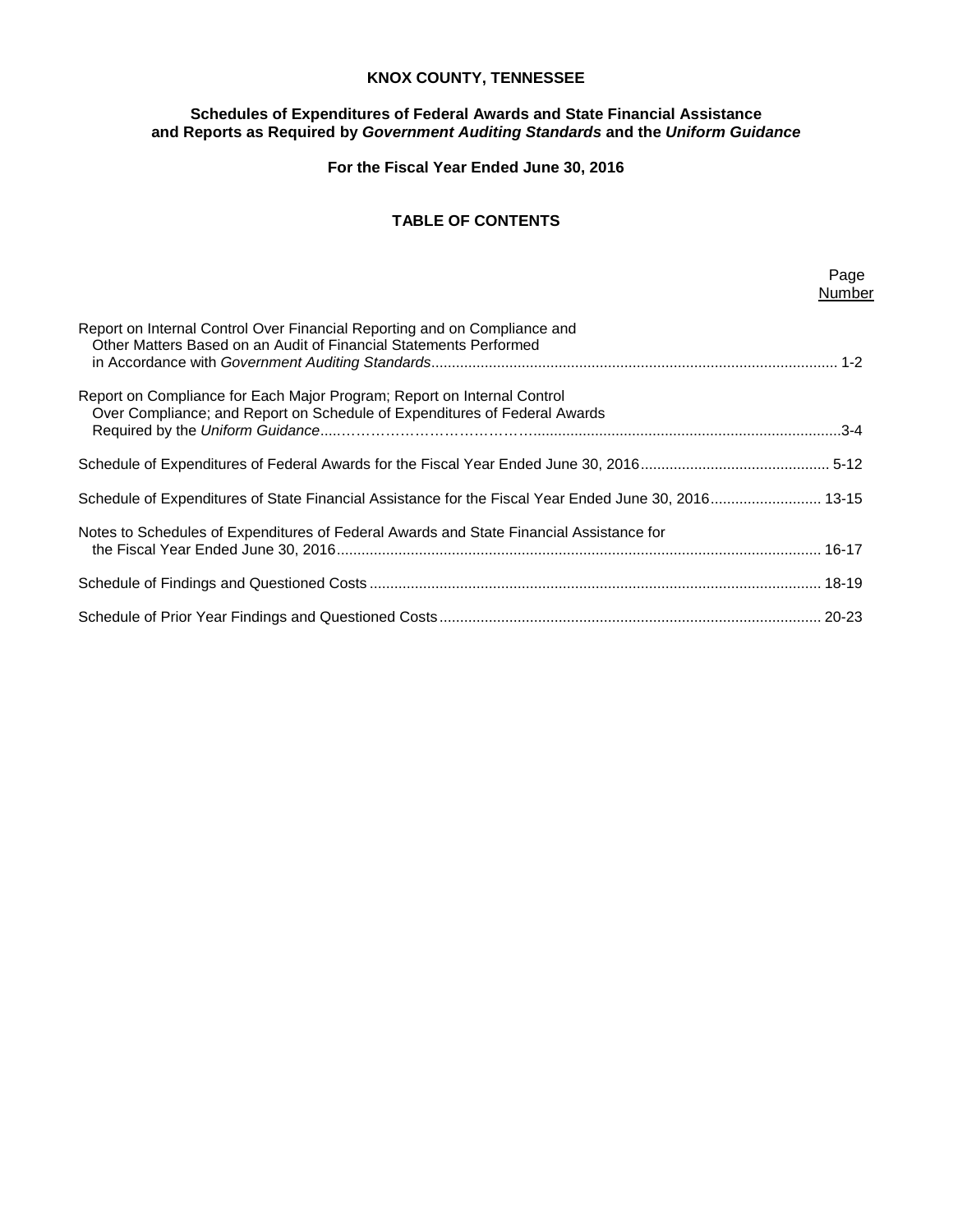

## REPORT ON INTERNAL CONTROL OVER FINANCIAL REPORTING AND ON COMPLIANCE AND OTHER MATTERS BASED ON AN AUDIT OF FINANCIAL STATEMENTS PERFORMED IN ACCORDANCE WITH *GOVERNMENT AUDITING STANDARDS*

# INDEPENDENT AUDITOR'S REPORT

Honorable Mayor, County Commissioners and Audit Committee of Knox County, Tennessee Knoxville, Tennessee

We have audited, in accordance with the auditing standards generally accepted in the United States of America and the standards applicable to financial audits contained in *Government Auditing Standards* issued by the Comptroller General of the United States, the financial statements of the governmental activities, the business-type activities, the discretely presented component units, each major fund, budgetary comparison statement of the general fund and the aggregate remaining fund information of Knox County, Tennessee (the "County") as of and for the year ended June 30, 2016, and the related notes to the financial statements, which collectively comprise the County's basic financial statements, and have issued our report thereon dated December 22, 2016. Our report includes a reference to other auditors who audited the financial statements of The Development Corporation of Knox County ("TDC"), a discretely presented component unit reported in the financial statements of the County, and the Great Schools Partnership Charitable Trust (the "Partnership"), a discretely presented component unit, reported in the financial statements of the Knox County Board of Education (the "BOE"). This report does not include the results of the other auditors' testing of internal control over financial reporting or compliance and other matters that are reported on separately by those auditors.

# **Internal Control Over Financial Reporting**

In planning and performing our audit of the financial statements, we considered the County's internal control over financial reporting (internal control) to determine the audit procedures that are appropriate in the circumstances for the purpose of expressing our opinions on the financial statements, but not for the purpose of expressing an opinion on the effectiveness of the County's internal control. Accordingly, we do not express an opinion on the effectiveness of the County's internal control.

A deficiency in internal control exists when the design or operation of a control does not allow management or employees, in the normal course of performing their assigned functions, to prevent, or detect and correct, misstatements on a timely basis. A material weakness is a deficiency, or combination of deficiencies, in internal control such that there is a reasonable possibility that a material misstatement of the County's financial statements will not be prevented, or detected and corrected on a timely basis. A significant deficiency is a deficiency, or combination of deficiencies, in internal control that is less severe than a material weakness, yet important enough to merit attention by those charged with governance.

Our consideration of internal control was for the limited purpose described in the first paragraph of this section and was not designed to identify all deficiencies in internal control that might be material weaknesses or significant deficiencies and therefore, material weaknesses or significant deficiencies may exist that were not identified. Given these limitations, during our audit we did not identify any deficiencies in internal control that we consider to be material weaknesses. We did identify a certain deficiency in internal control, described in the accompanying Schedule of Findings and Questioned Costs as item 2016-001, that we consider to be a significant deficiency.





**TSCPA Members of the Tennessee Society Of Certified Public Accountants**

RSM US Alliance member firms are separate and independent businesses and legal entities that are responsible for their own acts and omissions, and each are separate and independent from RSM US LLP. RSM US LLP is the U.S. member firm of RSM International, a global network of independent audit, tax, and consulting firms. Members of RSM US Alliance have access to RSM International resources through RSM US LLP but are not member firms of RSM International.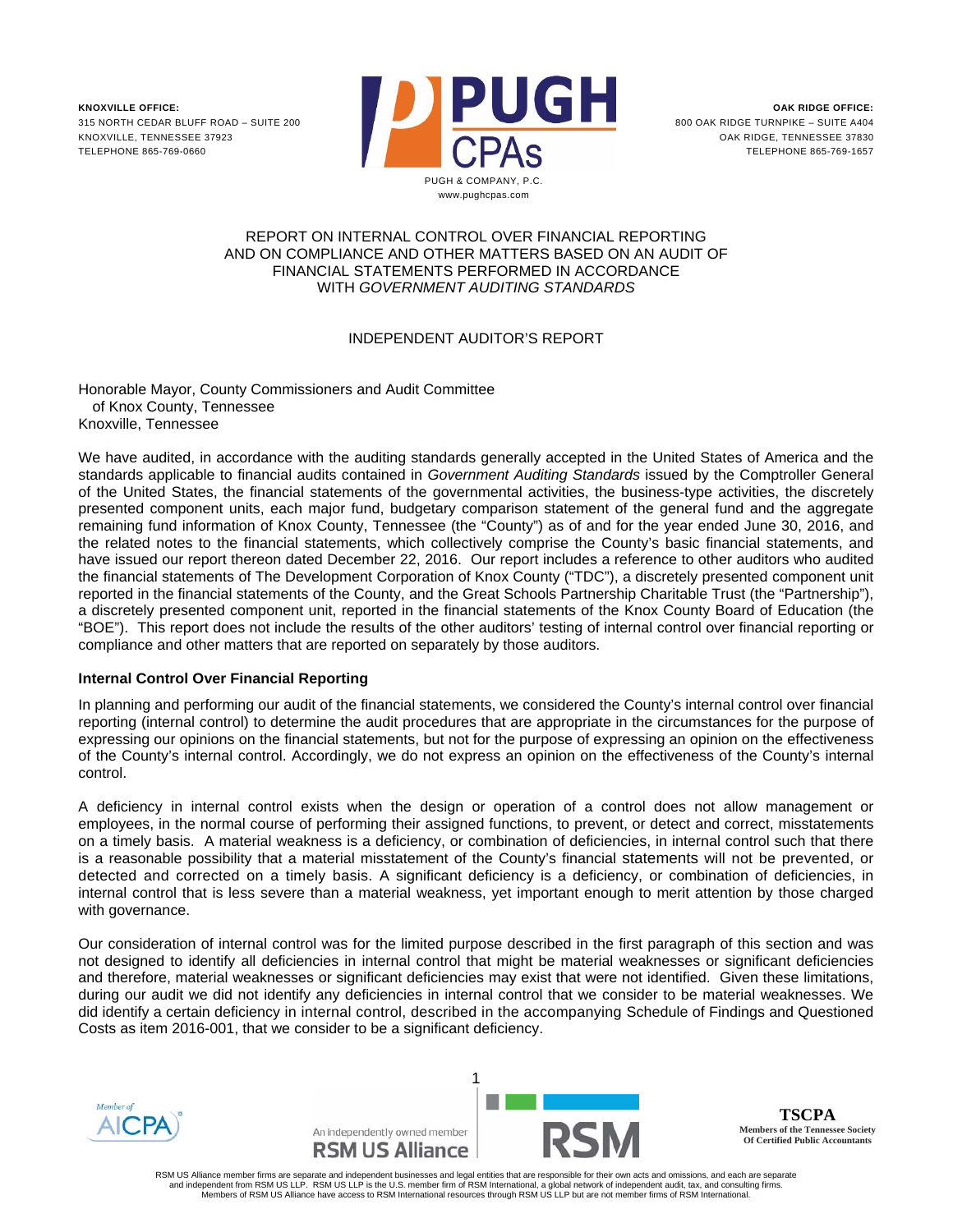### **Compliance and Other Matters**

As part of obtaining reasonable assurance about whether the County's financial statements are free from material misstatement, we performed tests of its compliance with certain provisions of laws, regulations, contracts, and grant agreements, noncompliance with which could have a direct and material effect on the determination of financial statement amounts. However, providing an opinion on compliance with those provisions was not an objective of our audit, and accordingly, we do not express such an opinion. The results of our tests disclosed no instances of noncompliance or other matters that are required to be reported under *Government Auditing Standards.*

## **Knox County, Tennessee's Response to Findings**

The County's response to the finding identified in our audit is described in the accompanying Schedule of Findings and Questioned Costs. The County's response was not subjected to the auditing procedures applied in the audit of the financial statements and, accordingly, we express no opinion on it.

## **Purpose of this Report**

The purpose of this report is solely to describe the scope of our testing of internal control and compliance and the results of that testing, and not to provide an opinion on the effectiveness of the County's internal control or on compliance. This report is an integral part of an audit performed in accordance with *Government Auditing Standards* in considering the County's internal control and compliance. Accordingly, this communication is not suitable for any other purpose.

Pugh &Company, P.C.

Certified Public Accountants Knoxville, Tennessee December 22, 2016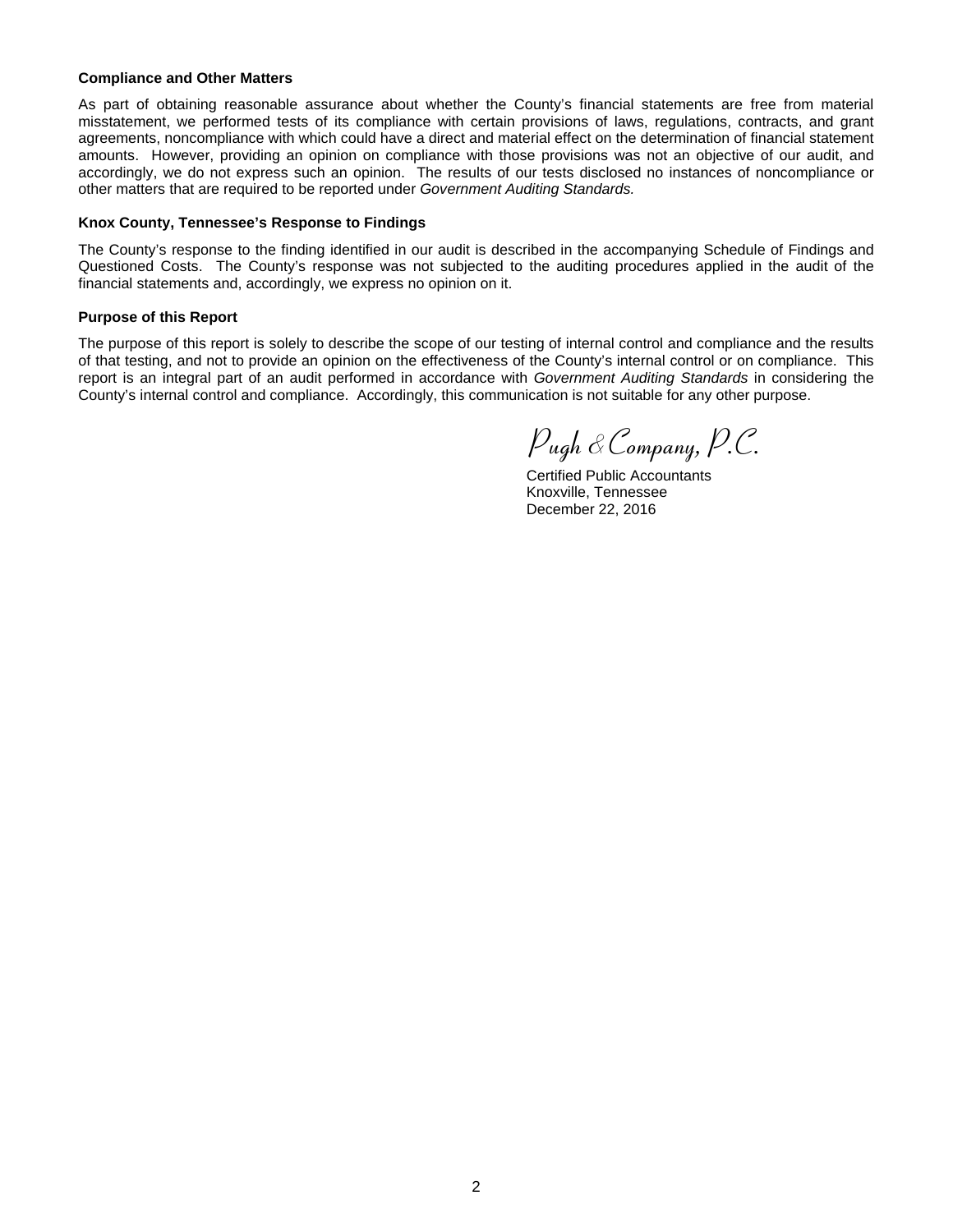

## REPORT ON COMPLIANCE FOR EACH MAJOR PROGRAM; REPORT ON INTERNAL CONTROL OVER COMPLIANCE; AND REPORT ON SCHEDULE OF EXPENDITURES OF FEDERAL AWARDS REQUIRED BY THE *UNIFORM GUIDANCE*

# INDEPENDENT AUDITOR'S REPORT

Honorable Mayor, County Commissioners and Audit Committee of Knox County, Tennessee Knoxville, Tennessee

# **Report on Compliance for Each Major Federal Program**

We have audited Knox County, Tennessee's (the "County") compliance with the types of compliance requirements described in the OMB Compliance Supplement that could have a direct and material effect on each of the County's major federal programs for the year ended June 30, 2016. The County's major federal programs are identified in the summary of auditor's results section of the accompanying Schedule of Findings and Questioned Costs.

The County's basic financial statements include the operations of The Development Corporation of Knox County (the "TDC"), a discretely presented component unit, reported in the financial statements of the County, and the Great Schools Partnership Charitable Trust (the "Partnership"), a discretely presented component unit, reported in the financial statements of the Knox County Board of Education (the "BOE"). Based upon the report of the other auditor's, TDC and the Partnership did not receive any federal awards for the year ended June 30, 2016.

# **Management's Responsibility**

Management is responsible for compliance with federal statutes, regulations and the terms and conditions of its federal awards applicable to its federal programs.

# **Auditor's Responsibility**

Our responsibility is to express an opinion on compliance for each of the County's major federal programs based on our audit of the types of compliance requirements referred to above. We conducted our audit of compliance in accordance with auditing standards generally accepted in the United States of America; the standards applicable to financial audits contained in *Government Auditing Standards*, issued by the Comptroller General of the United States; and the audit requirements of Title 2 U.S. Code of Federal Regulations Part 200, *Uniform Administrative Requirements, Cost Principles, and Audit Requirements for Federal Awards* (*Uniform Guidance*). Those standards and the *Uniform Guidance* require that we plan and perform the audit to obtain reasonable assurance about whether noncompliance with the types of compliance requirements referred to above that could have a direct and material effect on a major federal program occurred. An audit includes examining, on a test basis, evidence about the County's compliance with those requirements and performing such other procedures as we considered necessary in the circumstances.

We believe that our audit provides a reasonable basis for our opinion on compliance for each major federal program. However, our audit does not provide a legal determination of the County's compliance.





**TSCPA Members of the Tennessee Society Of Certified Public Accountants**

RSM US Alliance member firms are separate and independent businesses and legal entities that are responsible for their own acts and omissions, and each are separate<br>and independent from RSM US LLP. RSM US LLP is the U.S. m Members of RSM US Alliance have access to RSM International resources through RSM US LLP but are not member firms of RSM International.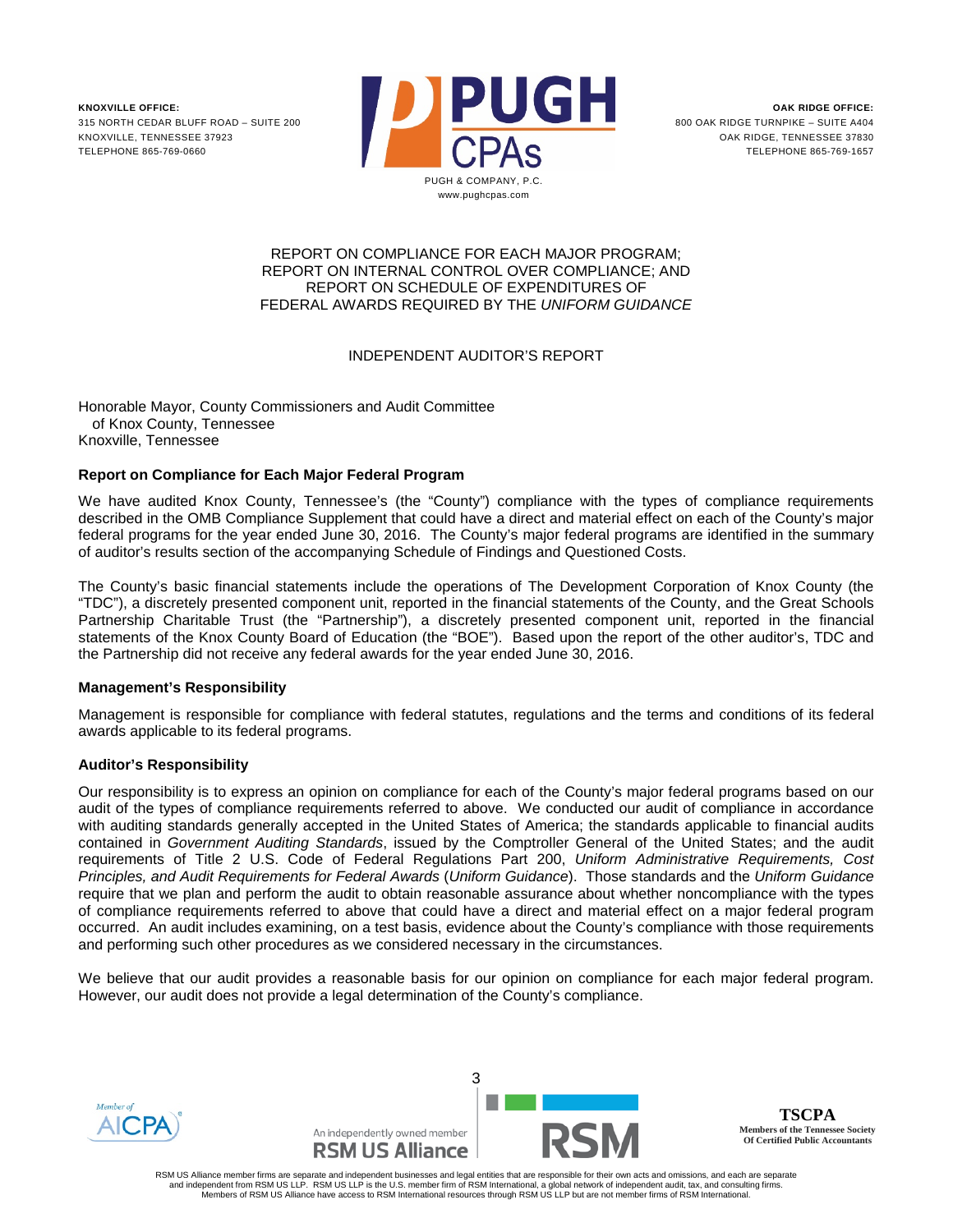## **Opinion on Each Major Federal Program**

In our opinion, the County complied, in all material respects, with the types of compliance requirements referred to above that could have a direct and material effect on each of its major federal programs for the year ended June 30, 2016.

## **Report on Internal Control Over Compliance**

Management of the County is responsible for establishing and maintaining effective internal control over compliance with the types of compliance requirements referred to above. In planning and performing our audit of compliance, we considered the County's internal control over compliance with the types of requirements that could have a direct and material effect on each major federal program to determine the auditing procedures that are appropriate in the circumstances for the purpose of expressing an opinion on compliance for each major federal program and to test and report on internal control over compliance in accordance with the *Uniform Guidance*, but not for the purpose of expressing an opinion on the effectiveness of internal control over compliance. Accordingly, we do not express an opinion on the effectiveness of the County's internal control over compliance.

A deficiency in internal control over compliance exists when the design or operation of a control over compliance does not allow management or employees, in the normal course of performing their assigned functions, to prevent, or detect and correct, noncompliance with a type of compliance requirement of a federal program on a timely basis. A material weakness in internal control over compliance is a deficiency, or combination of deficiencies, in internal control over compliance, such that there is a reasonable possibility that material noncompliance with a type of compliance requirement of a federal program will not be prevented, or detected and corrected, on a timely basis. A significant deficiency in internal control over compliance is a deficiency, or a combination of deficiencies, in internal control over compliance with a type of compliance requirement of a federal program that is less severe than a material weakness in internal control over compliance, yet important enough to merit attention by those charged with governance.

Our consideration of internal control over compliance was for the limited purpose described in the first paragraph of this section and was not designed to identify all deficiencies in internal control over compliance that might be material weaknesses or significant deficiencies. We did not identify any deficiencies in internal control over compliance that we consider to be material weaknesses. However, material weaknesses may exist that have not been identified

The purpose of this report on internal control over compliance is solely to describe the scope of our testing of internal control over compliance and the results of that testing based on the requirements of the *Uniform Guidance*. Accordingly, this report is not suitable for any other purpose.

## **Report on Schedules of Expenditures of Federal Awards and State Financial Assistance Required by the** *Uniform Guidance* **and the Tennessee Comptroller of the Treasury**

We have audited the financial statements of the County as of and for the year ended June 30, 2016, and have issued our report thereon dated December 22, 2016 which contained an unmodified opinion on those financial statements. Our audit was conducted for the purpose of forming an opinion on the financial statements as a whole. The accompanying schedules of expenditures of federal awards and state financial assistance are presented for purposes of additional analysis as required by the *Uniform Guidance* and the Tennessee Comptroller of the Treasury and are not a required part of the financial statements. Such information is the responsibility of management and was derived from and relates directly to the underlying accounting and other records used to prepare the financial statements. The information has been subjected to the auditing procedures applied in the audit of the financial statements and certain additional procedures, including comparing and reconciling such information directly to the underlying accounting and other records used to prepare the financial statements or to the financial statements themselves, and other additional procedures in accordance with auditing standards generally accepted in the United States of America. In our opinion, the schedules of expenditures of federal awards and state financial assistance are fairly stated in all material respects in relation to the financial statements as a whole.

Pugh &Company, P.C.

Certified Public Accountants Knoxville, Tennessee December 22, 2016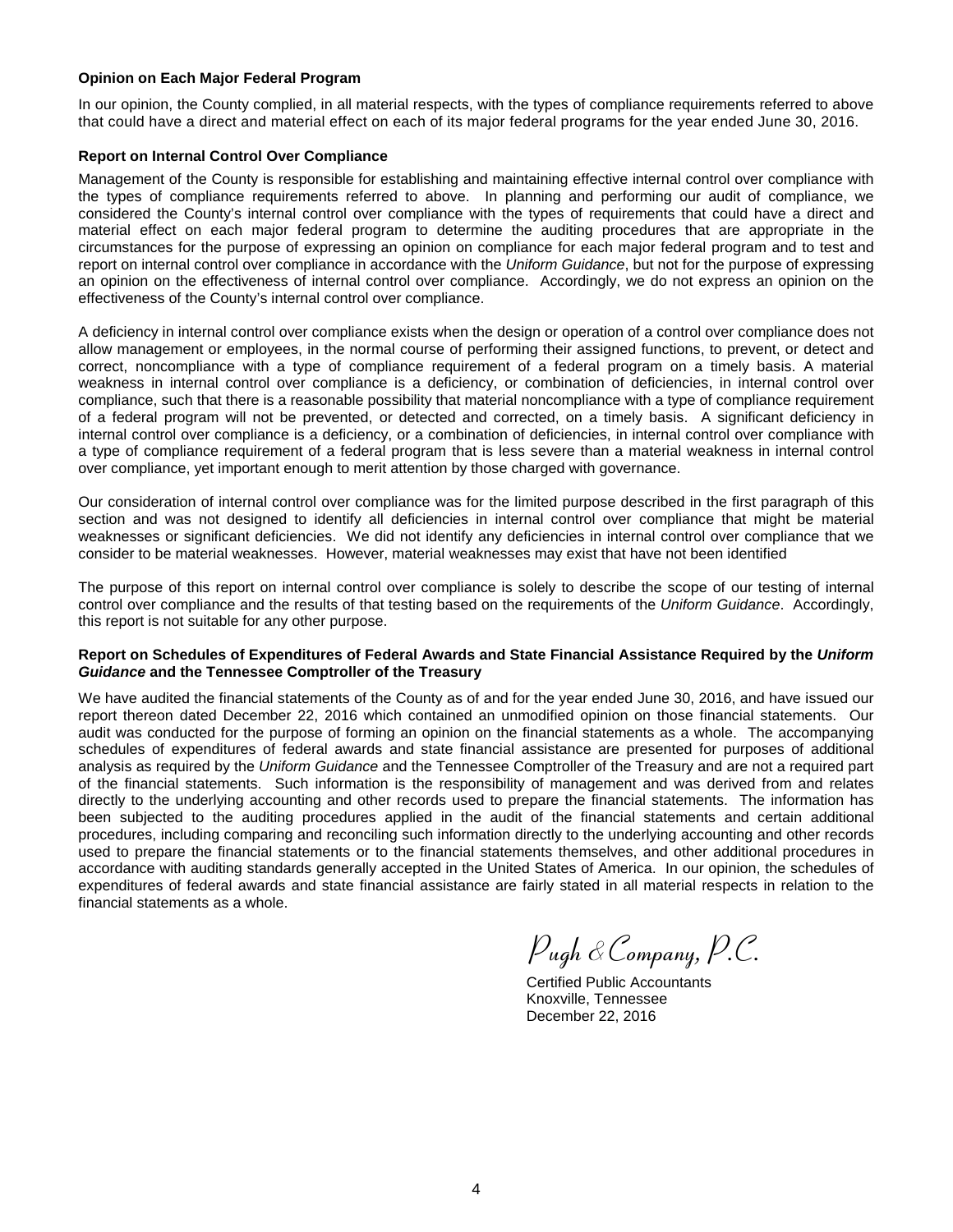# **SCHEDULE OF EXPENDITURES OF FEDERAL AWARDS**

## **For the Year Ended June 30, 2016**

| <b>Federal Grantor/Pass-through</b><br><b>Grantor/Program or Cluster Title</b> | Federal<br><b>CFDA</b><br><b>Number</b> | <b>Grant/Pass-Through</b><br><b>Entity Identifying</b><br><b>Number</b> | <b>Passed</b><br>Through to<br><b>Subrecipients</b> | Federal<br><b>Expenditures</b> |
|--------------------------------------------------------------------------------|-----------------------------------------|-------------------------------------------------------------------------|-----------------------------------------------------|--------------------------------|
| Knox County, Tennessee (Primary Government):                                   |                                         |                                                                         |                                                     |                                |
| U.S. Department of Agriculture:                                                |                                         |                                                                         |                                                     |                                |
| Passed through Tennessee Department of Health:                                 |                                         |                                                                         |                                                     |                                |
| Special Supplemental Nutrition Program for Women, Infants and Children:        |                                         |                                                                         |                                                     |                                |
| Women, Infants, and Children (WIC)                                             | 10.557                                  | GG-15-43543-00                                                          | \$                                                  | 2,141,314                      |
| Women, Infants, and Children (WIC)                                             | 10.557                                  | GG-15-43543-00                                                          |                                                     | 122,082                        |
| Total U.S. Department of Agriculture                                           |                                         |                                                                         |                                                     | 2,263,396                      |
| U.S. Department of Housing and Urban Development:                              |                                         |                                                                         |                                                     |                                |
| CDBG - Entitlement Grants Cluster:                                             |                                         |                                                                         |                                                     |                                |
| <b>Community Development Block Grant</b>                                       | 14.218                                  | B-15-UC-47-0001                                                         | 723,709<br>\$                                       | 912,116                        |
| <b>Total CDBG - Entitlement Grants Cluster</b>                                 |                                         |                                                                         | 723,709                                             | 912,116                        |
| <b>HOME</b> Investment Partnerships Programs                                   | 14.239                                  | M-13-UC-47-0204<br>M-14-UC-47-0204                                      |                                                     |                                |
|                                                                                |                                         | M-15-UC-47-0204                                                         | 267,000                                             | 289,668                        |
| Total U.S. Department of Housing and Urban Development                         |                                         |                                                                         | 990,709                                             | 1,201,784                      |
| U.S. Department of Justice:                                                    |                                         |                                                                         |                                                     |                                |
| Grants to Encourage Arrest Policies & Enforcement of Protection Orders         | 16.590                                  | OVW2012-AX-WE-0025                                                      |                                                     | 53,546                         |
| Edward Byrne Memorial Justice Assistance Grant Program:                        |                                         |                                                                         |                                                     |                                |
| Edward Byrne Memorial Justice Assistance Grant                                 | 16.738                                  | 2015-DJ-BX-0591                                                         |                                                     | 73,830                         |
| <b>Edward Byrne Memorial Justice Assistance Grant</b>                          | 16.738                                  | 2014-DJ-BX-0564                                                         |                                                     | 8,707                          |
| <b>Edward Byrne Memorial Justice Assistance Grant</b>                          | 16.738                                  | 2013-DJ-BX-0335                                                         |                                                     | 4,611                          |
| Total Edward Byrne Memorial Justice Assistance Grant Program                   |                                         |                                                                         |                                                     | 87,148                         |
| Federal Bureau of Investigation:                                               |                                         |                                                                         |                                                     |                                |
| Law Enforcement Assistance - FBI Field Police Training                         | 16.302                                  | 2016                                                                    |                                                     | 11,316                         |
| Law Enforcement Assistance - FBI Field Police Training                         | 16.302                                  | 2015                                                                    |                                                     | 2,116                          |
| Total Federal Bureau of Investigation                                          |                                         |                                                                         |                                                     | 13,432                         |
| Office of Community Oriented Policing Services:                                |                                         |                                                                         |                                                     |                                |
| Public Safety Partnership & Community Policing Grants - Organ. Crime           | 16.710                                  | <b>SE-TNE-193</b>                                                       |                                                     | 21,486                         |
| Public Safety Partnership & Community Policing Grants - Safe Streets           | 16.710                                  | 281D-KX-61230                                                           |                                                     | 7,801                          |
| Total Office of Community Oriented Policing Services                           |                                         |                                                                         |                                                     | 29,287                         |
| Bureau of Justice Assistance:                                                  |                                         |                                                                         |                                                     |                                |
| State Criminal Alien Assistance Program                                        | 16.606                                  | 2015-AP-BX-0333                                                         |                                                     | 7,187                          |
| Total U.S. Department of Justice                                               |                                         |                                                                         |                                                     | 190,600                        |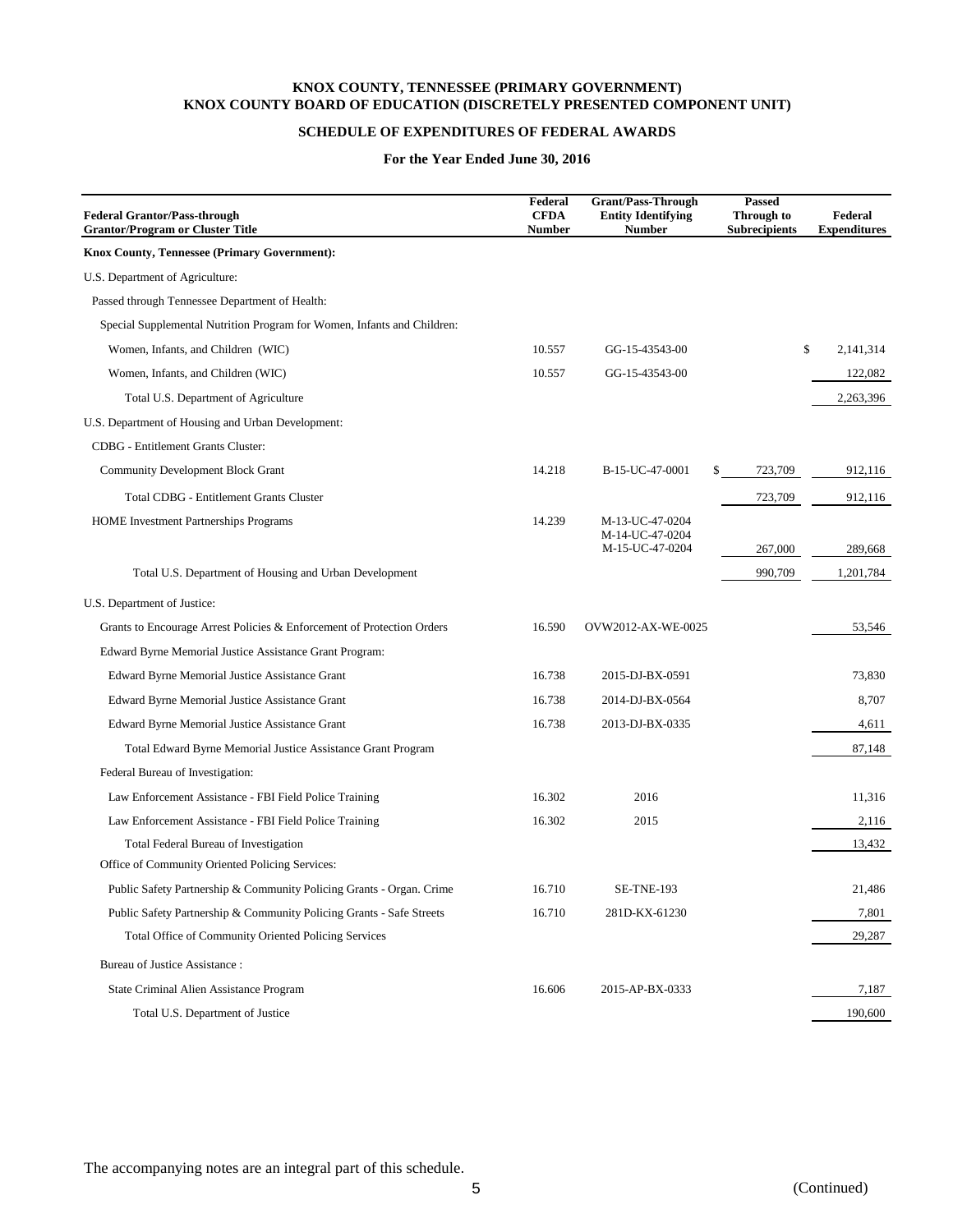## **SCHEDULE OF EXPENDITURES OF FEDERAL AWARDS**

### **For the Year Ended June 30, 2016**

| <b>Federal Grantor/Pass-through</b><br><b>Grantor/Program or Cluster Title</b>              | Federal<br><b>CFDA</b><br><b>Number</b> | <b>Grant/Pass-Through</b><br><b>Entity Identifying</b><br>Number | Passed<br>Through to<br><b>Subrecipients</b> | Federal<br><b>Expenditures</b> |
|---------------------------------------------------------------------------------------------|-----------------------------------------|------------------------------------------------------------------|----------------------------------------------|--------------------------------|
| Knox County, Tennessee (Primary Government) (Continued):                                    |                                         |                                                                  |                                              |                                |
| U.S. Department of Transportation                                                           |                                         |                                                                  |                                              |                                |
| U.S. Department of Transportation - Federal Highway Administration:                         |                                         |                                                                  |                                              |                                |
| Passed through Tennessee Department of Transportation:                                      |                                         |                                                                  |                                              |                                |
| Highway Planning & Construction Cluster:                                                    |                                         |                                                                  |                                              |                                |
| Highway Planning and Construction - Traffic Signal Coordination Project                     | 20.205                                  | Agreement No. 140233                                             | \$                                           | 14,720                         |
| Highway Planning and Construction - Advanced Traffic Management                             | 20.205                                  | Agreement No. 140234                                             |                                              | 80,115                         |
| Total Highway Planning & Construction Cluster                                               |                                         |                                                                  |                                              | 94,835                         |
| Total U.S. Department of Transportation - Federal Highway Administration                    |                                         |                                                                  |                                              | 94,835                         |
| U.S. Department of Transportation - National Highway Traffic Safety Administration:         |                                         |                                                                  |                                              |                                |
| Passed through Tennessee Department of Transportation:                                      |                                         |                                                                  |                                              |                                |
| Alcohol Open Container Requirements                                                         | 20.607                                  | Z-15-GHS186                                                      |                                              | 58,882                         |
| Alcohol Open Container Requirements                                                         | 20.607                                  | Z-14-GHS188                                                      |                                              | 21,423                         |
| Total U.S. Department of Transportation -<br>National Highway Traffic Safety Administration |                                         |                                                                  |                                              | 80,305                         |
| Total U.S. Department of Transportation                                                     |                                         |                                                                  |                                              | 175,140                        |
| Institute of Museum and Library Services:                                                   |                                         |                                                                  |                                              |                                |
| Passed through Tennessee Secretary of State:                                                |                                         |                                                                  |                                              |                                |
| Grants to States:                                                                           |                                         |                                                                  |                                              |                                |
| National Endowment for the Arts - Festival of Reading                                       | 45.310                                  | 13-5200-7145                                                     |                                              | 10,000                         |
| Library Services - Materials for the Disadvantaged                                          | 45.310                                  | EDISON 34320                                                     |                                              | 6,400                          |
| Archives Library Technology Assistance                                                      | 45.310                                  | <b>EDISON 33564</b>                                              |                                              | 3,388                          |
| Total Institute of Museum and Library Services                                              |                                         |                                                                  |                                              | 19,788                         |
| <b>Environmental Protection Agency:</b>                                                     |                                         |                                                                  |                                              |                                |
| Office of Air and Radiation:                                                                |                                         |                                                                  |                                              |                                |
| Air Pollution Control Program Support:                                                      |                                         |                                                                  |                                              |                                |
| Air Pollution Control Program Support - Section 105                                         | 66.001                                  | A-00408315-3                                                     |                                              | 283.138                        |
| Air Pollution Control Program Support - Section 103                                         | 66.001                                  | PM-96497615                                                      |                                              | 130,081                        |
| Total Office of Air and Radiation                                                           |                                         |                                                                  |                                              | 413,219                        |
| Office of Water:                                                                            |                                         |                                                                  |                                              |                                |
| Passed through Tennessee Department of Agriculture:                                         |                                         |                                                                  |                                              |                                |
| Nonpoint Source Implementation Grant                                                        | 66.460                                  | <b>EDISON 44778</b>                                              |                                              | 77,389                         |
| <b>Total Environmental Protection Agency</b>                                                |                                         |                                                                  |                                              | 490,608                        |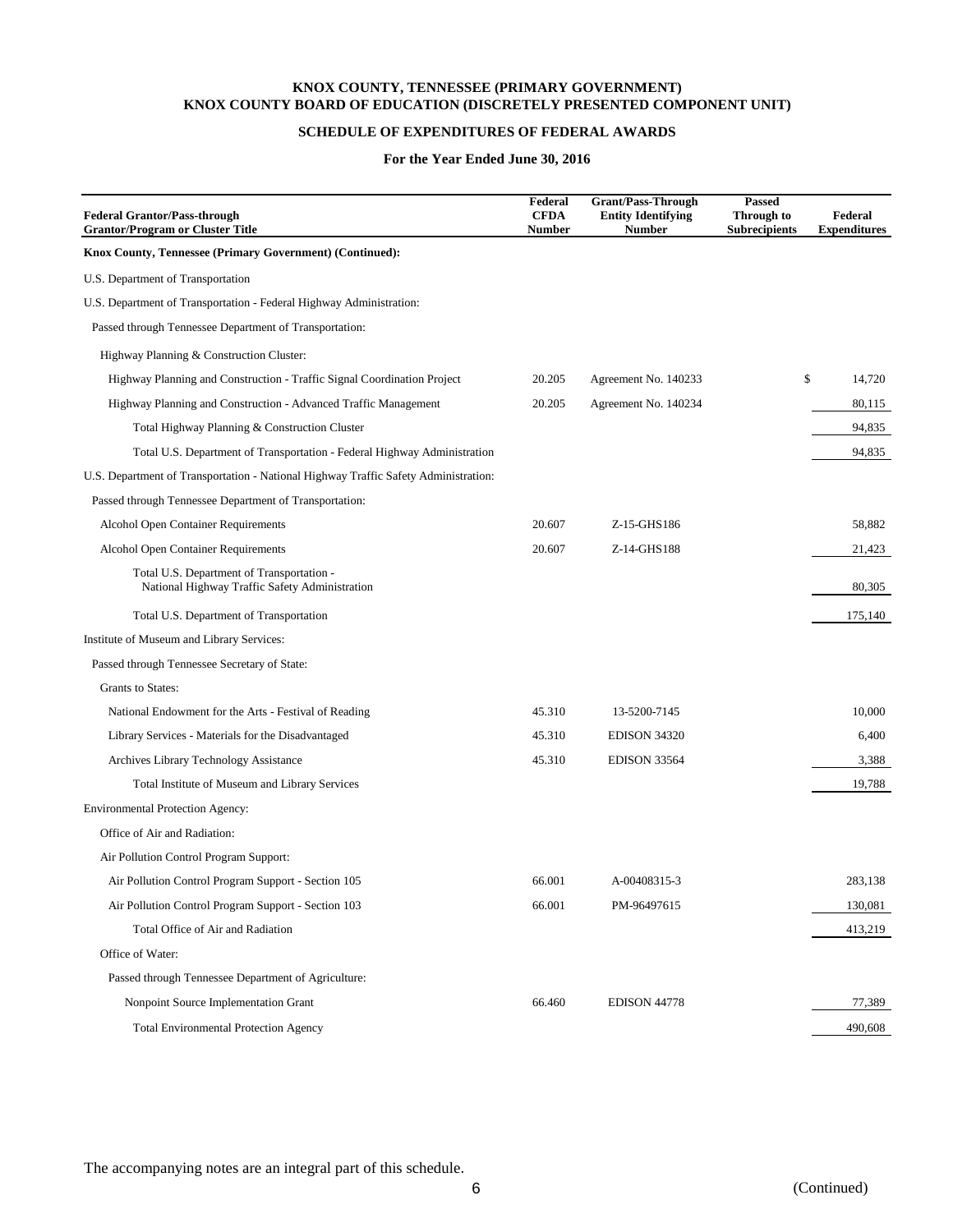# **SCHEDULE OF EXPENDITURES OF FEDERAL AWARDS**

## **For the Year Ended June 30, 2016**

| <b>Federal Grantor/Pass-through</b><br><b>Grantor/Program or Cluster Title</b>                | Federal<br><b>CFDA</b><br><b>Number</b> | <b>Grant/Pass-Through</b><br><b>Entity Identifying</b><br><b>Number</b> | <b>Passed</b><br>Through to<br><b>Subrecipients</b> | Federal<br><b>Expenditures</b> |
|-----------------------------------------------------------------------------------------------|-----------------------------------------|-------------------------------------------------------------------------|-----------------------------------------------------|--------------------------------|
| Knox County, Tennessee (Primary Government) (Continued):                                      |                                         |                                                                         |                                                     |                                |
| U.S. Department of Education:                                                                 |                                         |                                                                         |                                                     |                                |
| Passed through Tennessee Department of Education:                                             |                                         |                                                                         |                                                     |                                |
| Title I State Agency Program for Neglected and Delinquent Children and Youth                  | 84.013                                  | 2016                                                                    | \$                                                  | 57,753                         |
| Title I State Agency Program for Neglected and Delinquent Children and Youth                  | 84.013                                  | 2015                                                                    |                                                     | 44,706                         |
| Total U.S. Department of Education                                                            |                                         |                                                                         |                                                     | 102,459                        |
| U.S. Department of Health and Human Services:                                                 |                                         |                                                                         |                                                     |                                |
| Passed through Tennessee Department of Mental Health and Substance Abuse Services:            |                                         |                                                                         |                                                     |                                |
| U.S. Substance Abuse & Mental Health Services Administration:                                 |                                         |                                                                         |                                                     |                                |
| Substance Abuse & Mental Health Services - Projects of Regional<br>and National Significance: |                                         |                                                                         |                                                     |                                |
| Felony Recovery Court Services-Specific Assistance to Individuals                             | 93.243                                  | DGA48204_2015-2016_005                                                  |                                                     | 984                            |
| Total U.S. Substance Abuse & Mental Health Services Administration                            |                                         |                                                                         |                                                     | 984                            |
| Passed through Tennessee Department of Health:                                                |                                         |                                                                         |                                                     |                                |
| Centers for Disease Control and Prevention Programs:                                          |                                         |                                                                         |                                                     |                                |
| Project Grants and Cooperative Agreements for Tuberculosis Control Programs                   | 93.116                                  | GG-15-42750-00                                                          |                                                     | 379,767                        |
| Immunization Cooperative Agreements Grants Program:                                           |                                         |                                                                         |                                                     |                                |
| Immunizations and Vaccines for Children Program                                               | 93.268                                  | GG-16-48709-00                                                          |                                                     | 100,876                        |
| Immunizations and Vaccines for Children Program                                               | 93.268                                  | GG-15-43852-00                                                          |                                                     | 93,750                         |
| <b>Total Immunization Cooperative Agreements Grants Program</b>                               |                                         |                                                                         |                                                     | 194,626                        |
| <b>Public Health Emergency Preparedness</b>                                                   | 93.069                                  | GG-16-46674-00                                                          |                                                     | 73,598                         |
| Centers for Disease Control and Prevention - Investigations & Technical Assistance:           |                                         |                                                                         |                                                     |                                |
| CDC Disease Control & Prevention - Tobacco Prevention                                         | 93.283                                  | GG-16-45506-00                                                          |                                                     | 10,542                         |
| CDC Disease Control & Prevention - Tobacco Prevention                                         | 93.283                                  | GG-16-45506-00                                                          |                                                     | 25,108                         |
| Total CDC Disease Control & Prevention Investigations & Technical Assistance                  |                                         |                                                                         |                                                     | 35,650                         |
| HIV Prevention Activities Program:                                                            |                                         |                                                                         |                                                     |                                |
| HIV Prevention Activities - Health Department Based                                           | 93.940                                  | GG-16-48499-00                                                          |                                                     | 89,515                         |
| HIV Prevention Activities - Health Department Based                                           | 93.940                                  | GG-15-44164-00                                                          |                                                     | 101,629                        |
| <b>Total HIV Prevention Activities Program</b>                                                |                                         |                                                                         |                                                     | 191,144                        |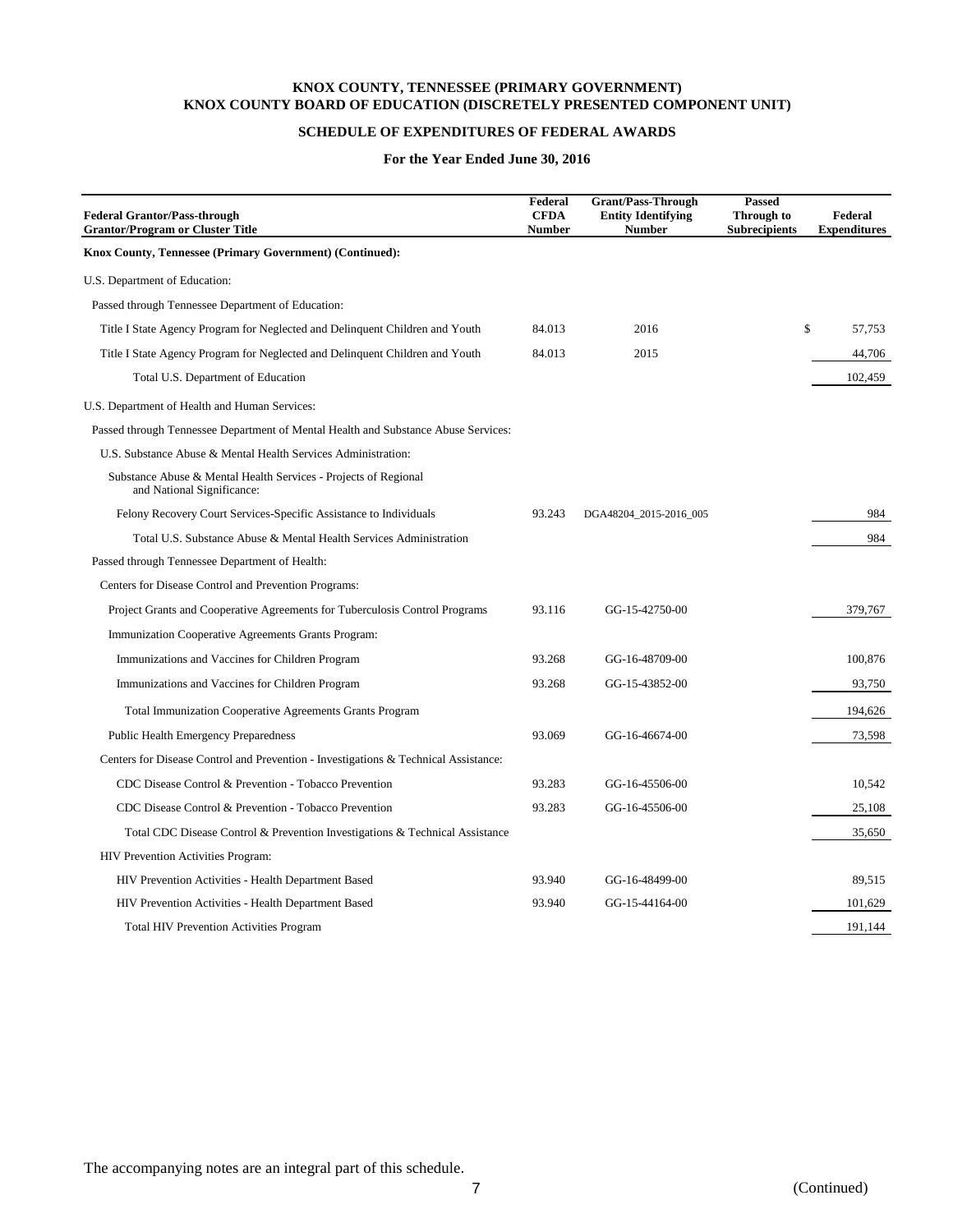# **SCHEDULE OF EXPENDITURES OF FEDERAL AWARDS**

## **For the Year Ended June 30, 2016**

| <b>Federal Grantor/Pass-through</b><br><b>Grantor/Program or Cluster Title</b>  | Federal<br><b>CFDA</b><br><b>Number</b> | <b>Grant/Pass-Through</b><br><b>Entity Identifying</b><br><b>Number</b> | Passed<br>Through to<br><b>Subrecipients</b> | Federal<br><b>Expenditures</b> |
|---------------------------------------------------------------------------------|-----------------------------------------|-------------------------------------------------------------------------|----------------------------------------------|--------------------------------|
| Knox County, Tennessee (Primary Government) (Continued):                        |                                         |                                                                         |                                              |                                |
| U.S. Department of Health and Human Services (Continued)                        |                                         |                                                                         |                                              |                                |
| Passed through Tennessee Department of Health (Continued)                       |                                         |                                                                         |                                              |                                |
| Centers for Disease Control and Prevention Programs (Continued)                 |                                         |                                                                         |                                              |                                |
| Preventive Health Services - Sexually Transmitted Disease Control Grants:       |                                         |                                                                         |                                              |                                |
| Preventive Health Services - STD Control Grant - Infertility Youth Screening    | 93.977                                  | GG-16-48524-00                                                          | \$                                           | 36,035                         |
| Preventive Health Services - STD Control Grant - Infertility Youth Screening    | 93.977                                  | GG-15-44164-00                                                          |                                              | 32,171                         |
| Preventive Health Services - Sexually Transmitted Disease Control Grant         | 93.977                                  | GG-16-48499-00                                                          |                                              | 49,515                         |
| Preventive Health Services - Sexually Transmitted Disease Control Grant         | 93.977                                  | GG-15-44164-00                                                          |                                              | 60,719                         |
| Total Preventive Health Services - STD Control Grants                           |                                         |                                                                         |                                              | 178,440                        |
| Injury Prevention and Control Research Programs & Community Based Programs:     |                                         |                                                                         |                                              |                                |
| <b>Community Based Programs</b>                                                 | 93.136                                  | GG-15-44316-00                                                          |                                              | 11,993                         |
| Injury Prevention and Control Research                                          | 93.136                                  | GG-15-44316-00                                                          |                                              | 21,727                         |
| Total Injury Prevention and Control Research Programs                           |                                         |                                                                         |                                              | 33,720                         |
| Assistance Programs for Chronic Disease Prevention and Control                  | 93.945                                  | GG-14-41079-03                                                          |                                              | 65,425                         |
| Cooperative Agreements to Support State-Based Safe Motherhood                   |                                         |                                                                         |                                              |                                |
| and Infant Health Initiative Programs                                           | 93.946                                  | GU-15-45140-00                                                          |                                              | 6,300                          |
| Preventive Health and Health Services Block Grant                               | 93.991                                  | GG-16-45539-00                                                          |                                              | 61,500                         |
| Total Centers for Disease Control and Prevention Programs                       |                                         |                                                                         |                                              | 1,220,170                      |
| Health Resources and Services Administration Programs:                          |                                         |                                                                         |                                              |                                |
| Affordable Care Act Maternal, Infant, and Early Childhood Home Visiting Program | 93.505                                  | GG-16-46487-00                                                          |                                              | 108,033                        |
| HIV Care Formula Grant Program:                                                 |                                         |                                                                         |                                              |                                |
| HIV Care Formula Grant                                                          | 93.917                                  | GG-16-48902-00                                                          |                                              | 101,186                        |
| HIV Care Formula Grant -Centers of Excellence                                   | 93.917                                  | GG-15-44623-00                                                          |                                              | 278,196                        |
| Total HIV Care Formula Grant Program                                            |                                         |                                                                         |                                              | 379,382                        |
| Maternal and Child Health Services Block Grants to the States:                  |                                         |                                                                         |                                              |                                |
| Maternal and Child Health Services Block Grant - Breast & Cervical Cancer       | 93.994                                  | GG-15-41706-00                                                          |                                              | 67,800                         |
| Maternal and Child Health Services Block Grant - Children's Special Services    | 93.994                                  | GG-16-45543-00                                                          |                                              | 93,831                         |
| Maternal and Child Health Services Block Grant - Family Planning Services       | 93.994                                  | GG-13-38051-00                                                          |                                              | 306,300                        |
| Total Maternal and Child Health Services Grants                                 |                                         |                                                                         |                                              | 467,931                        |
| Total Health Resources and Services Administration Programs                     |                                         |                                                                         |                                              | 955,346                        |
| Office of the Secretary:                                                        |                                         |                                                                         |                                              |                                |
| <b>Teenage Pregnancy Prevention Program</b>                                     | 93.297                                  | 5TP1AH000008-04-00                                                      |                                              | 142,656                        |
| National Bioterrorism Hospital Preparedness Program                             | 93.889                                  | GG-16-46674-00                                                          |                                              | 514,800                        |
| Office of Population Affairs:                                                   |                                         |                                                                         |                                              |                                |
| <b>Family Planning Services</b>                                                 | 93.217                                  | GG-13-38051-00                                                          |                                              | 340,600                        |
| Total Passed through Tennessee Department of Health                             |                                         |                                                                         |                                              | 3,173,572                      |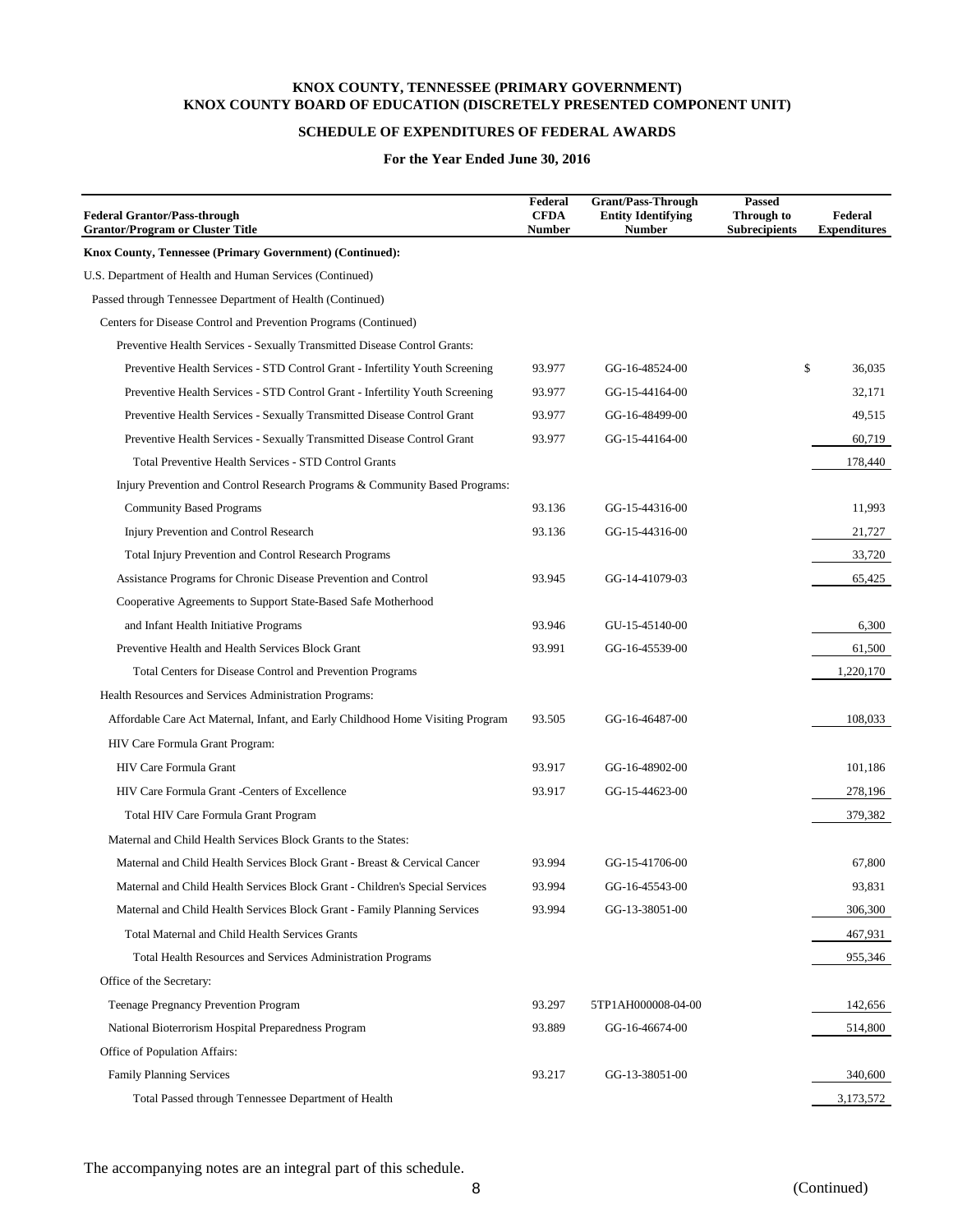## **SCHEDULE OF EXPENDITURES OF FEDERAL AWARDS**

#### **For the Year Ended June 30, 2016**

| <b>Federal Grantor/Pass-through</b><br><b>Grantor/Program or Cluster Title</b> | Federal<br><b>CFDA</b><br><b>Number</b> | <b>Grant/Pass-Through</b><br><b>Entity Identifying</b><br><b>Number</b> | <b>Passed</b><br>Through to<br><b>Subrecipients</b> | Federal<br><b>Expenditures</b> |
|--------------------------------------------------------------------------------|-----------------------------------------|-------------------------------------------------------------------------|-----------------------------------------------------|--------------------------------|
| Knox County, Tennessee (Primary Government) (Continued):                       |                                         |                                                                         |                                                     |                                |
| U.S. Department of Health and Human Services (Continued):                      |                                         |                                                                         |                                                     |                                |
| Passed through Tennessee Department of Human Services:                         |                                         |                                                                         |                                                     |                                |
| Office of Administration for Children and Families:                            |                                         |                                                                         |                                                     |                                |
| Child Support Enforcement                                                      | 93.563                                  | <b>CONTRACT 44946-01</b>                                                |                                                     | \$<br>185,091                  |
| <b>Child Support Enforcement</b>                                               | 93.563                                  | EDISON 36305-04                                                         |                                                     | 242,844                        |
| Total Child Support Enforcement Passed through TN Department of Human Services |                                         |                                                                         |                                                     | 427,935                        |
| Total U.S. Department of Health and Human Services                             |                                         |                                                                         |                                                     | 3,602,491                      |
| U.S. Department of Homeland Security:                                          |                                         |                                                                         |                                                     |                                |
| Passed through Tennessee Emergency Management Agency:                          |                                         |                                                                         |                                                     |                                |
| Pre-Disaster Mitigation                                                        | 97.047                                  | PDMC-PJ-04-TN-2013-003                                                  |                                                     | 21,200                         |
| Total Passed through Tennessee Emergency Management Agency                     |                                         |                                                                         |                                                     | 21,200                         |
| Passed through Tennessee Department of Military:                               |                                         |                                                                         |                                                     |                                |
| Homeland Security Grant Program:                                               |                                         |                                                                         |                                                     |                                |
| Homeland Security Grant Program                                                | 97.067                                  | 2015                                                                    |                                                     | 33,956                         |
| Homeland Security Grant Program                                                | 97.067                                  | 2014                                                                    |                                                     | 300,140                        |
| Total Passed through Tennessee Department of Military                          |                                         |                                                                         |                                                     | 334,096                        |
| Total U.S. Department of Homeland Security                                     |                                         |                                                                         |                                                     | 355,296                        |
| Executive Office of the President:                                             |                                         |                                                                         |                                                     |                                |
| Passed through Laurel County, Kentucky:                                        |                                         |                                                                         |                                                     |                                |
| High Intensity Drug Trafficking Areas Program                                  | 95.001                                  | G-16-AP0001A                                                            |                                                     | 17,858                         |
| High Intensity Drug Trafficking Areas Program                                  | 95.001                                  | G-15-AP0001A                                                            |                                                     | 23,018                         |
| Total Executive Office of the President                                        |                                         |                                                                         |                                                     | 40,876                         |
| Total Federal Awards - Knox County Primary Government                          |                                         |                                                                         | 990,709                                             | 8,442,438                      |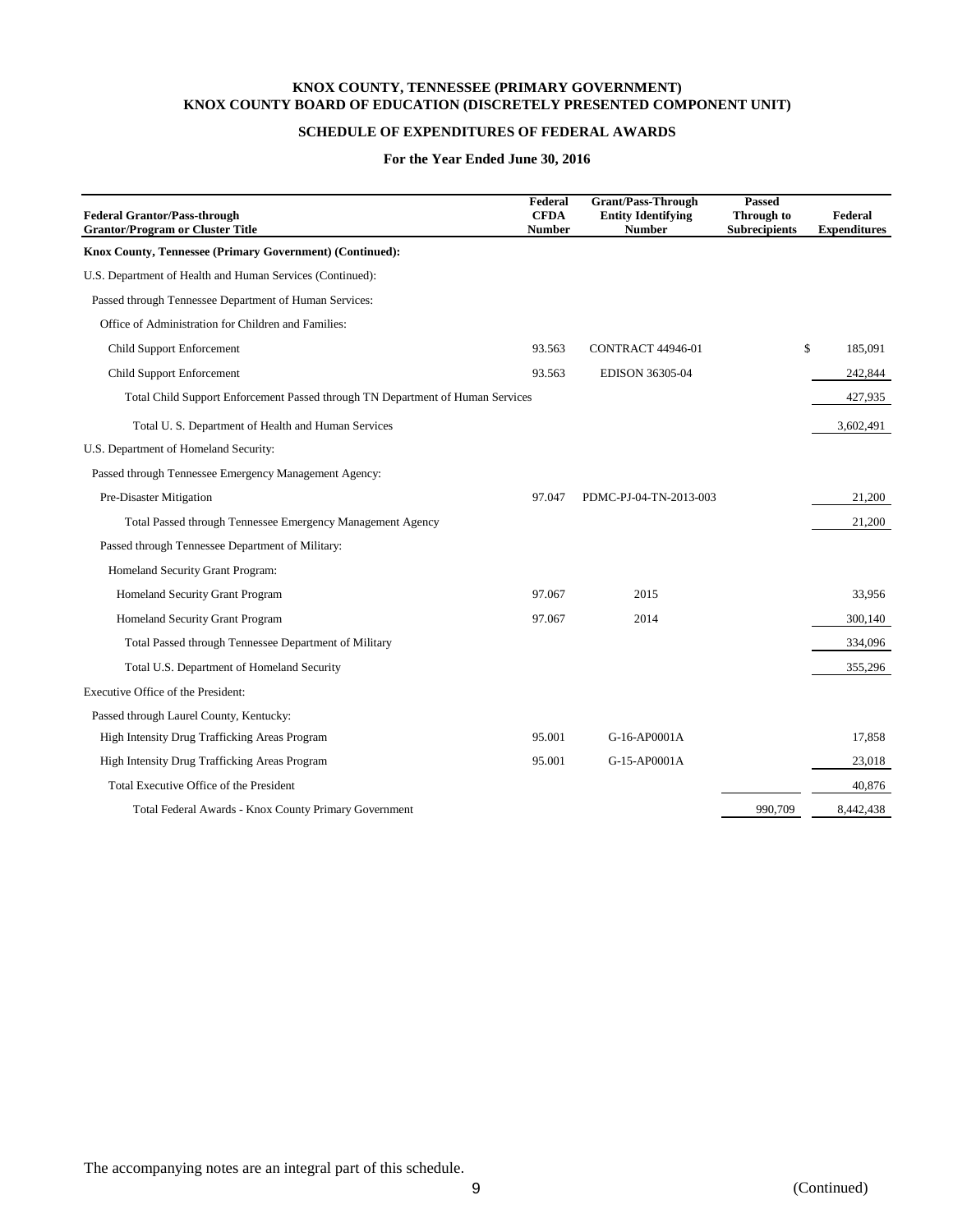# **SCHEDULE OF EXPENDITURES OF FEDERAL AWARDS**

#### **For the Year Ended June 30, 2016**

| <b>Federal Grantor/Pass-through</b><br><b>Grantor/Program or Cluster Title</b> | Federal<br><b>CFDA</b><br><b>Number</b> | <b>Grant/Pass-Through</b><br><b>Entity Identifying</b><br><b>Number</b> | <b>Passed</b><br>Through to<br><b>Subrecipients</b> | Federal<br><b>Expenditures</b> |
|--------------------------------------------------------------------------------|-----------------------------------------|-------------------------------------------------------------------------|-----------------------------------------------------|--------------------------------|
| <b>Knox County Board of Education (Component Unit):</b>                        |                                         |                                                                         |                                                     |                                |
| U.S. Department of Agriculture :                                               |                                         |                                                                         |                                                     |                                |
| Passed through Tennessee Department of Agriculture:                            |                                         |                                                                         |                                                     |                                |
| Food and Nutrition Service:                                                    |                                         |                                                                         |                                                     |                                |
| <b>Child Nutrition Cluster:</b>                                                |                                         |                                                                         |                                                     |                                |
| School Breakfast Program                                                       | 10.553                                  | 2016                                                                    | \$                                                  | 4,860,818                      |
| National School Lunch Program                                                  | 10.555                                  | 2016                                                                    |                                                     | 14,428,965                     |
| National School Lunch Program - Non-Cash Assistance - Commodities              | 10.555                                  | 2016                                                                    |                                                     | 1,523,294                      |
| <b>Total National School Lunch Program</b>                                     |                                         |                                                                         |                                                     | 15,952,259                     |
| <b>Total Child Nutrition Cluster</b>                                           |                                         |                                                                         |                                                     | 20,813,077                     |
| Fresh Fruit and Vegetable Program                                              | 10.582                                  | 2016                                                                    |                                                     | 259,418                        |
| State Administrative Expenses for Child Nutrition                              | 10.560                                  | 2016                                                                    |                                                     | 37,780                         |
| Healthier US School Challenge: Smarter Lunchrooms                              | 10.543                                  | 2016                                                                    |                                                     | 2,500                          |
| <b>Total Food and Nutrition Service</b>                                        |                                         |                                                                         |                                                     | 21,112,775                     |
| Total U.S. Department of Agriculture                                           |                                         |                                                                         |                                                     | 21,112,775                     |
| U.S. Department of Transportation - Federal Highway Administration:            |                                         |                                                                         |                                                     |                                |
| Highway Training and Education                                                 | 20.215                                  | 2016                                                                    |                                                     | 350,703                        |
| Total U.S. Department of Transportation                                        |                                         |                                                                         |                                                     | 350,703                        |
| U.S. Department of Education:                                                  |                                         |                                                                         |                                                     |                                |
| Passed through National Institute of Excellence in Teaching:                   |                                         |                                                                         |                                                     |                                |
| Office of Innovation and Improvement:                                          |                                         |                                                                         |                                                     |                                |
| Teacher & School Leader Incentive Grants (formerly Teacher Incentive Fund)     | 84.374A                                 | 2016                                                                    |                                                     | 3,302,818                      |
| Total passed through National Institute of Excellence in Teaching              |                                         |                                                                         |                                                     | 3,302,818                      |
| Passed through Tennessee Department of Labor and Workforce Development:        |                                         |                                                                         |                                                     |                                |
| Office of Career, Technical & Adult Education:                                 |                                         |                                                                         |                                                     |                                |
| <b>Adult Education - Basic Grants to States</b>                                | 84.002                                  | LWC47F151AESD16                                                         |                                                     | 433,188                        |
| <b>Adult Education - Basic Grants to States - Incentives</b>                   | 84.002                                  | LWC47F142AES015                                                         |                                                     | 19,999                         |
| <b>Adult Education - Basic Grants to States - English Literacy</b>             | 84.002                                  | LWC47F151ELCV16                                                         |                                                     | 60,976                         |
| Total passed through Tennessee Department of Labor and Workforce Development   |                                         |                                                                         |                                                     | 514,163                        |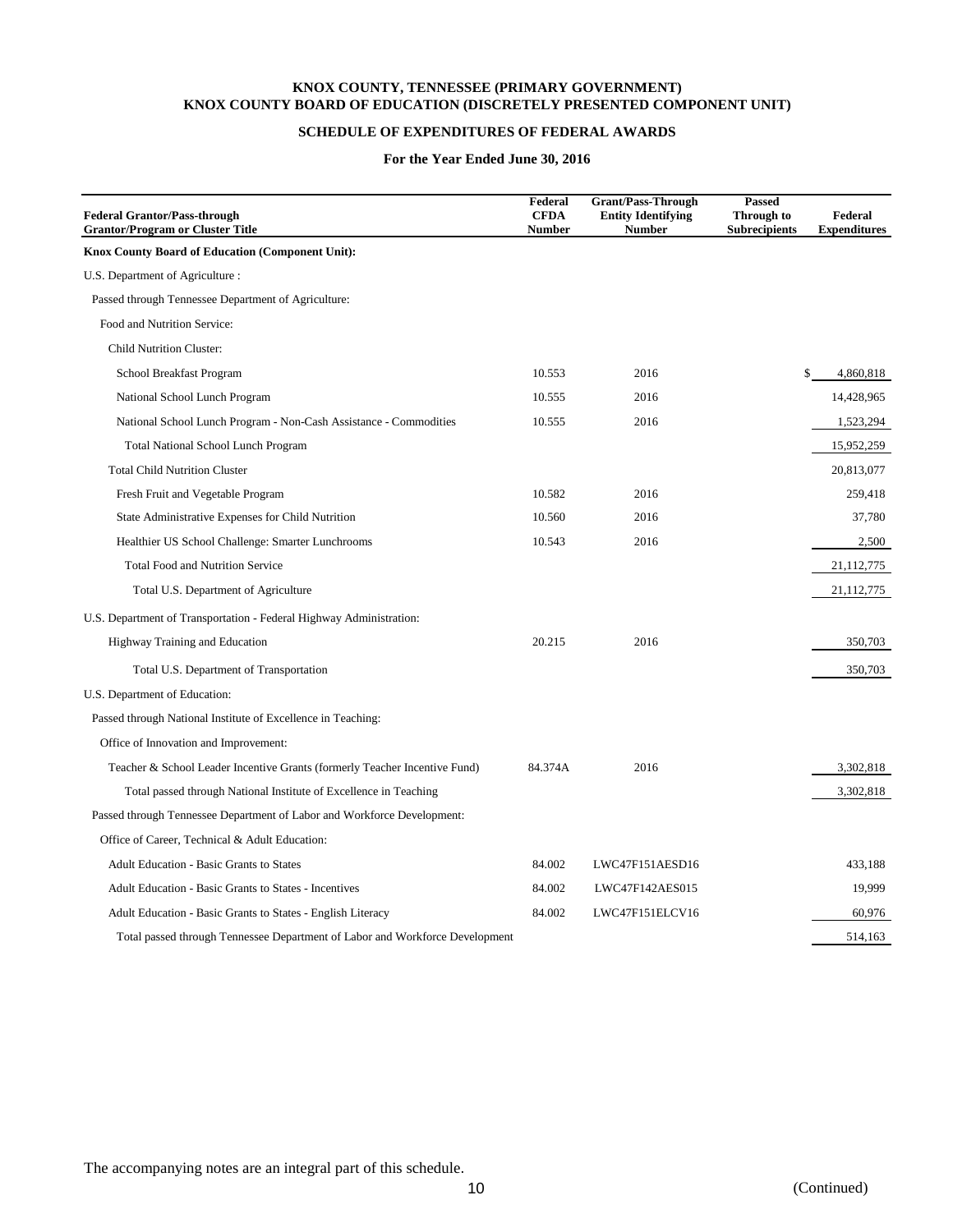# **SCHEDULE OF EXPENDITURES OF FEDERAL AWARDS**

### **For the Year Ended June 30, 2016**

| <b>Federal Grantor/Pass-through</b><br><b>Grantor/Program or Cluster Title</b> | Federal<br><b>CFDA</b><br><b>Number</b> | <b>Grant/Pass-Through</b><br><b>Entity Identifying</b><br><b>Number</b> | <b>Passed</b><br>Through to<br><b>Subrecipients</b> | Federal<br><b>Expenditures</b> |
|--------------------------------------------------------------------------------|-----------------------------------------|-------------------------------------------------------------------------|-----------------------------------------------------|--------------------------------|
| Knox County Board of Education (Component Unit) (Continued)                    |                                         |                                                                         |                                                     |                                |
| Passed through Tennessee Department of Education:                              |                                         |                                                                         |                                                     |                                |
| Office of Elementary and Secondary Education:                                  |                                         |                                                                         |                                                     |                                |
| Title I Grants to Local Education Agencies                                     | 84.010A                                 | 2016                                                                    | \$                                                  | 15,126,947                     |
| iZone Grant                                                                    | 84.010A                                 | 2016                                                                    |                                                     | 523,802                        |
| Focus Schools - Chilhowee                                                      | 84.010A                                 | 2016                                                                    |                                                     | 73,052                         |
| Focus Schools - Mooreland Heights                                              | 84.010A                                 | 2016                                                                    |                                                     | 66,267                         |
| <b>Total Title I Grants to Local Education Agencies</b>                        |                                         |                                                                         |                                                     | 15,790,068                     |
| Special Education (IDEA) Cluster:                                              |                                         |                                                                         |                                                     |                                |
| Special Education - Grants to States                                           | 84.027A                                 | 2016                                                                    |                                                     | 13,403,797                     |
| Special Education - Grants to States - Discr. Parent Involvement               | 84.027A                                 | 2016                                                                    |                                                     | 49,323                         |
| <b>Total Special Education - Grants to States</b>                              |                                         |                                                                         |                                                     | 13,453,120                     |
| Preschool Program:                                                             |                                         |                                                                         |                                                     |                                |
| Special Education - Preschool Grants                                           | 84.173A                                 | 2016                                                                    |                                                     | 377,288                        |
| Total Special Education (IDEA) Cluster                                         |                                         |                                                                         |                                                     | 13,830,408                     |
| Career and Technical Education - Carl Perkins                                  | 84.048A                                 | 2016                                                                    |                                                     | 823,881                        |
| Career and Technical Education - Carl Perkins Reserve                          | 84.048A                                 | 2016                                                                    |                                                     | 7,879                          |
| Career and Technical Education - Carl Perkins Incentive                        | 84.048A                                 | 2016                                                                    |                                                     | 4,999                          |
| Total Career and Technical Education - Basic Grants to States                  |                                         |                                                                         |                                                     | 836,759                        |
| Education for Homeless Children and Youth Programs                             | 84.196A                                 | 2016                                                                    |                                                     | 99,000                         |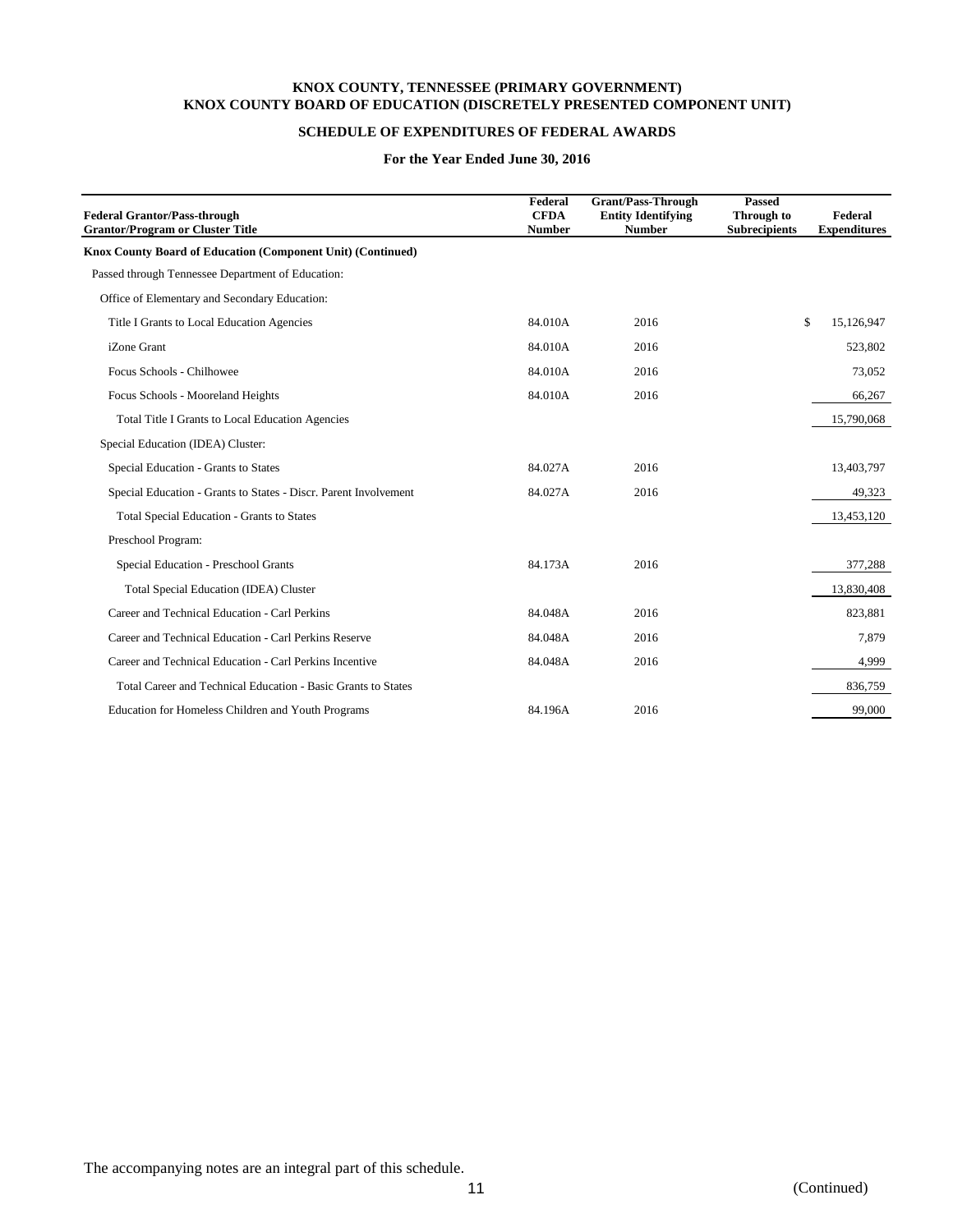## **SCHEDULE OF EXPENDITURES OF FEDERAL AWARDS**

### **For the Year Ended June 30, 2016**

| <b>Federal Grantor/Pass-through</b><br><b>Grantor/Program or Cluster Title</b> | Federal<br><b>CFDA</b><br><b>Number</b> | <b>Grant/Pass-Through</b><br><b>Entity Identifying</b><br><b>Number</b> | <b>Passed</b><br>Through to<br><b>Subrecipients</b> | Federal<br><b>Expenditures</b> |
|--------------------------------------------------------------------------------|-----------------------------------------|-------------------------------------------------------------------------|-----------------------------------------------------|--------------------------------|
| Knox County Board of Education (Component Unit) (Continued):                   |                                         |                                                                         |                                                     |                                |
| U.S. Department of Education (Continued):                                      |                                         |                                                                         |                                                     |                                |
| Passed through Tennessee Department of Education (Continued):                  |                                         |                                                                         |                                                     |                                |
| English Language Acquisition State Grants Program:                             |                                         |                                                                         |                                                     |                                |
| <b>English Language Acquisition State Grants</b>                               | 84.365A                                 | 2015                                                                    |                                                     | \$<br>251,011                  |
| <b>English Language Acquisition State Grants</b>                               | 84.365A                                 | 2015                                                                    |                                                     | 56,747                         |
| <b>Total English Language Acquisition State Grants Program</b>                 |                                         |                                                                         |                                                     | 307,758                        |
| 21st Century Community Learning Centers                                        | 84.287                                  | 2016                                                                    |                                                     | 600,000                        |
| Teacher & School Leader Incentive Grants (Formerly Teacher Incentive Fund)     | 84.374A                                 | 2016                                                                    |                                                     | 472,512                        |
| School Improvement Grants:                                                     |                                         |                                                                         |                                                     |                                |
| School Improvement Grant - Planning                                            | 84.377A                                 | 2015                                                                    |                                                     | 325,950                        |
| School Improvement Grant - Cohort 3 SMG                                        | 84.377A                                 | 2016                                                                    |                                                     | 426,729                        |
| School Improvement Grant - Cohort 4 VINE                                       | 84.377A                                 | 2016                                                                    |                                                     | 455,303                        |
| <b>Total School Improvement Grants</b>                                         |                                         |                                                                         |                                                     | 1,207,982                      |
| Supporting Effective Instruction State Grant (formerly Improving Teacher       |                                         |                                                                         |                                                     |                                |
| Quality State Grants - Title II - Part A)                                      | 84.367A                                 | 2015                                                                    |                                                     | 1,723,558                      |
| School Safety National Activities (formerly, Safe and Drug-Free Schools &      |                                         |                                                                         |                                                     |                                |
| Communities - National Program)                                                | 84.184Y                                 | 2015                                                                    |                                                     | 211,833                        |
| Total passed through Tennessee Department of Education                         |                                         |                                                                         |                                                     | 35,079,878                     |
| Passed through Tennessee Department of Human Services:                         |                                         |                                                                         |                                                     |                                |
| Rehabilitation Services - Vocational Rehabilitation Grants to States           | 84.126                                  | Z-16-70612                                                              |                                                     | 28,557                         |
| Total U.S. Department of Education                                             |                                         |                                                                         |                                                     | 38,925,416                     |
| Total Federal Awards - Knox County Board of Education Component Unit           |                                         |                                                                         |                                                     | 60,388,894                     |
| <b>Total Federal Awards</b>                                                    |                                         |                                                                         | \$<br>990,709<br>S                                  | 68,831,332                     |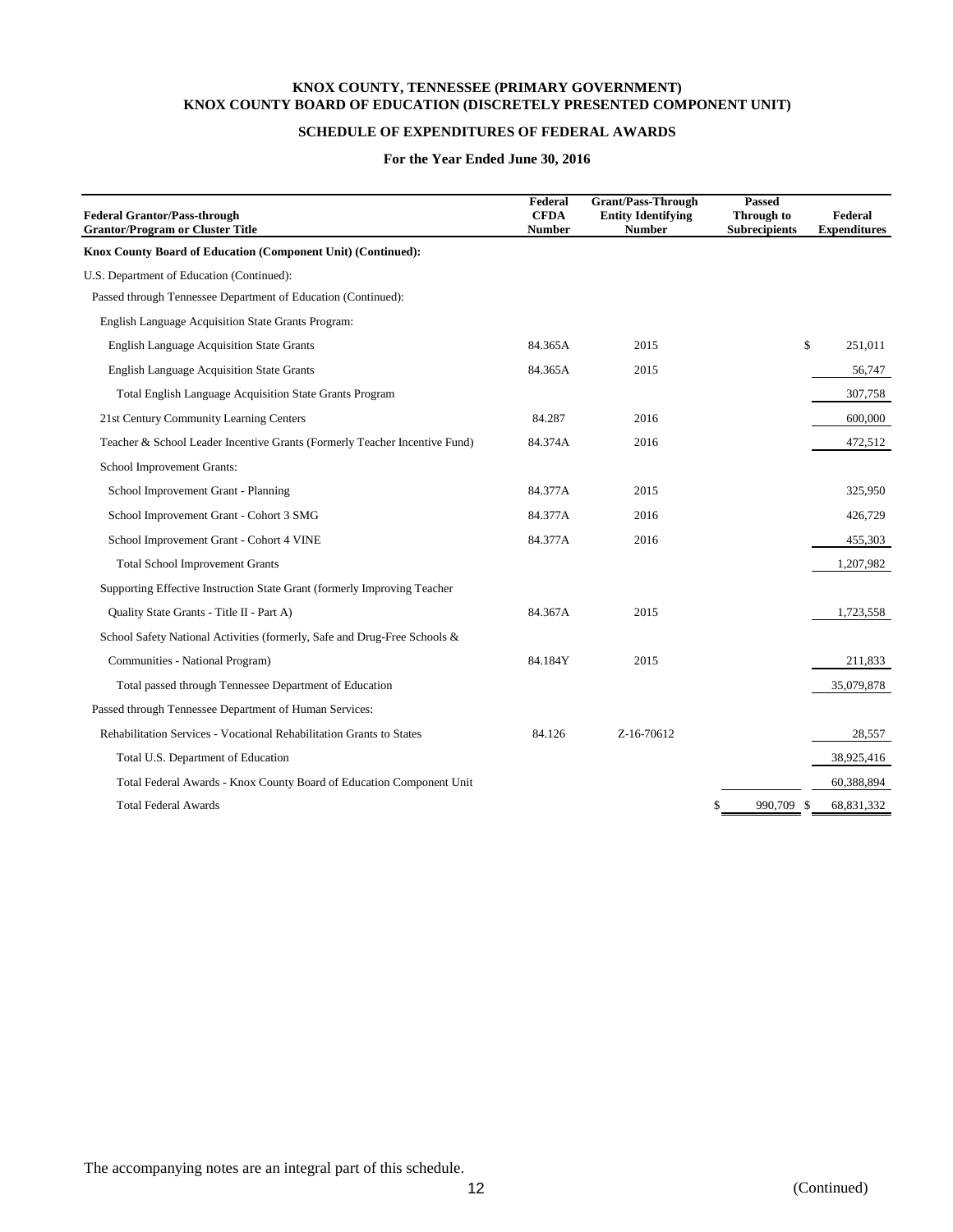# **SCHEDULE OF EXPENDITURES OF STATE FINANCIAL ASSISTANCE**

**For the Year Ended June 30, 2016**

| <b>Program Title</b>                                         | <b>Identifying</b><br><b>Number</b> | <b>State</b><br><b>Expenditures</b> |
|--------------------------------------------------------------|-------------------------------------|-------------------------------------|
| <b>Knox County, Tennessee (Primary Government):</b>          |                                     |                                     |
| Tennessee Department of Corrections:                         |                                     |                                     |
| Community Corrections (CAPP)                                 | <b>EDISON 41930</b>                 | \$<br>654,167                       |
| <b>Total Tennessee Department of Corrections</b>             |                                     | 654,167                             |
| Tennessee Commission on Children and Youth:                  |                                     |                                     |
| Children Services - Youth Officer                            | GG-10-29763-00                      | 9,000                               |
| Total Tennessee Commission on Children and Youth             |                                     | 9,000                               |
| Tennessee Secretary of State:                                |                                     |                                     |
| Tennessee State Archives Library Technology Assistance Grant | <b>EDISON 33564</b>                 | 3,258                               |
| <b>General Library Services</b>                              | <b>EDISON 34320</b>                 | 45,500                              |
| Total Tennessee Secretary of State                           |                                     | 48,758                              |
| Tennessee Department of Health:                              |                                     |                                     |
| <b>Tuberculosis Nursing</b>                                  | GG-15-42750-00                      | 107,114                             |
| Immunization                                                 | GG-15-43852-00                      | 46,741                              |
| Immunization                                                 | GG-16-48709-00                      | 27,689                              |
| <b>HIV Testing</b>                                           | GG-16-48033-00                      | 2,150                               |
| <b>Sexually Transmitted Disease</b>                          | GG-15-44164-00                      | 22,483                              |
| <b>Sexually Transmitted Disease</b>                          | GG-16-48499-00                      | 16,580                              |
| <b>Family Planning</b>                                       | GG-13-38051-00                      | 40,400                              |
| Oral Health                                                  | GG-12-35512                         | 277,800                             |
| <b>Adolescent Pregnancy</b>                                  | GG-15-41693-00                      | 50,000                              |
| Children's Special Services                                  | GG-15-42158-00                      | 70,785                              |
| <b>EPSDT</b> Tenndercare                                     | GG-15-42748-00                      | 304,883                             |
| <b>Fetal Infant Mortality</b>                                | GG-15-41698-00                      | 174,291                             |
| <b>Diabetes</b>                                              | GG-14-38937-00                      | 146,365                             |
| <b>Adult Emergency Dental Services</b>                       | GG-15-4355-00                       | 187,020                             |
| Help Us Grow Successfully                                    | GG-15-41709-00                      | 241,900                             |
| <b>Total Tennessee Department of Health</b>                  |                                     | 1,716,201                           |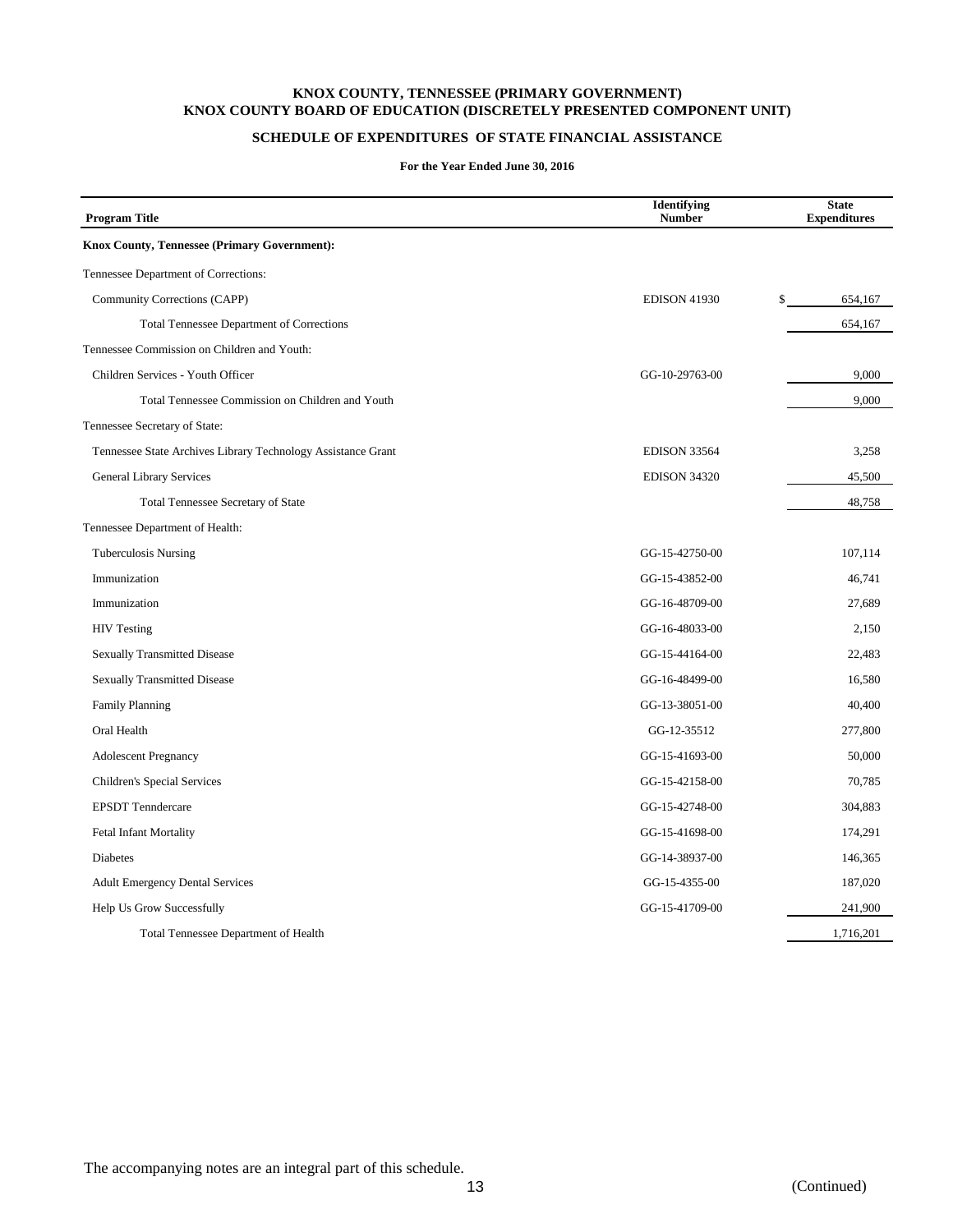# **SCHEDULE OF EXPENDITURES OF STATE FINANCIAL ASSISTANCE**

## **For the Year Ended June 30, 2016**

| <b>Program Title</b>                                                | <b>Identifying</b><br><b>Number</b> | <b>State</b><br><b>Expenditures</b> |
|---------------------------------------------------------------------|-------------------------------------|-------------------------------------|
| Knox County, Tennessee (Primary Government) (Continued):            |                                     |                                     |
| Tennessee Department of Human Services:                             |                                     |                                     |
| Edward Byrne Memorial Formula Grant Program-Drug Court              | <b>EDISON 47269</b>                 | \$<br>374,073                       |
| Edward Byrne Memorial Formula Grant Program-Juvenile Court          | <b>EDISON 47268</b>                 | 4,478                               |
| Juvenile Court InnerChange Grant                                    | EDISON ID 43847                     | 143,408                             |
| <b>Total Tennessee Department of Human Services</b>                 |                                     | 521,959                             |
| Tennessee Department of Agriculture - Forestry Division:            |                                     |                                     |
| TAEP FY15 Tree Planting Program                                     | Edison ID 41578                     | 1,909                               |
| Tenn. Agriculture Enhancement Program - Farmer's Market             | Edison ID 41070                     | 587                                 |
| Tenn. Agriculture Enhancement Program - Farmer's Market             | Edison ID 45349                     | 517                                 |
| Total Tennessee Department of Agriculture - Forestry Division       |                                     | 3,013                               |
| Tennessee Department of Transportation:                             |                                     |                                     |
| <b>Litter Grant</b>                                                 | Z15LIT047                           | 144,600                             |
| Gap Creek Bridge/Kimberlin Heights Road Project Bridge #47024360003 | 475ABI-S3-002                       | 39,835                              |
| <b>Total Tennessee Department of Transportation</b>                 |                                     | 184,435                             |
| Total State Financial Assistance - Knox County Primary Government   |                                     | 3,137,533                           |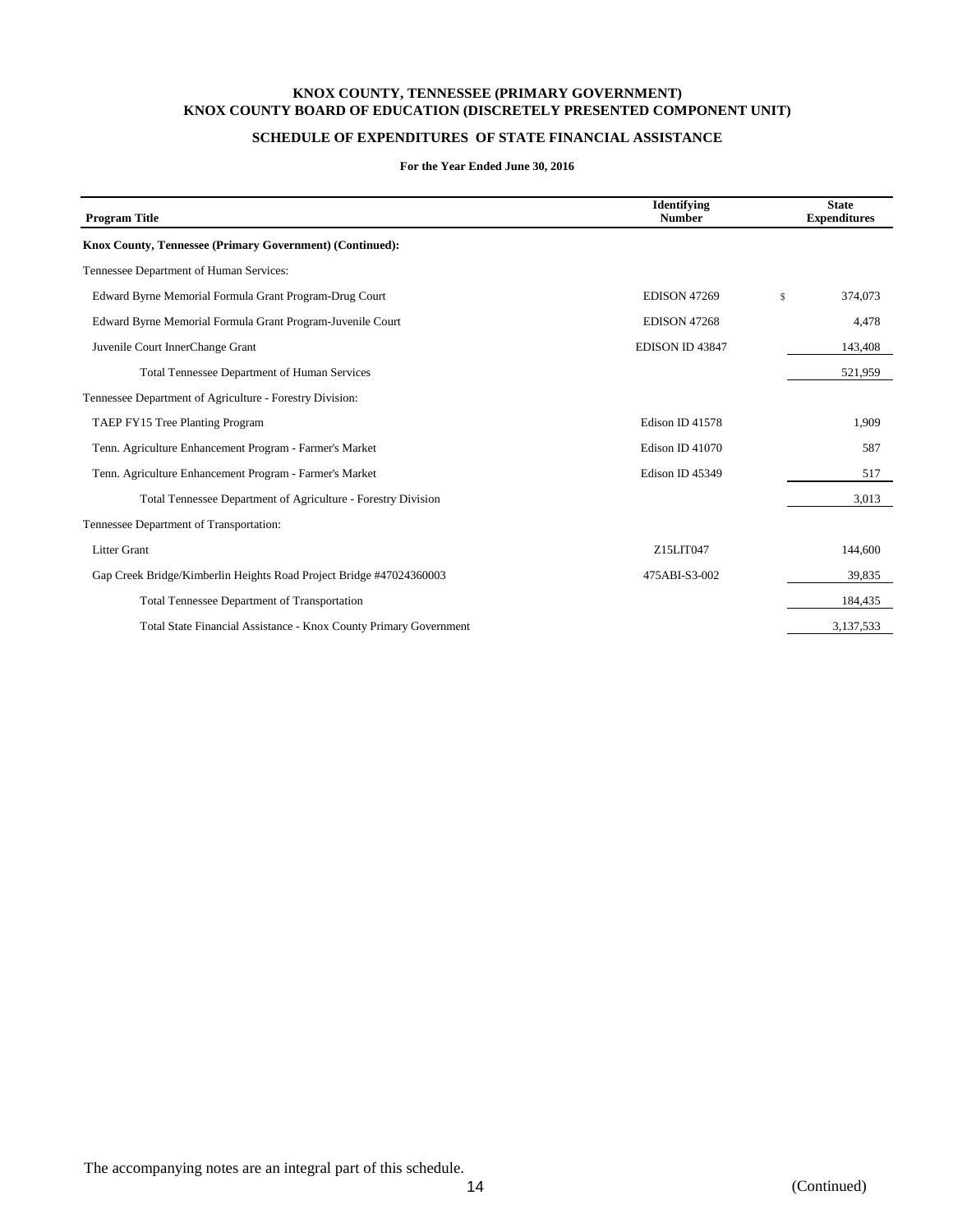# **SCHEDULE OF EXPENDITURES OF STATE FINANCIAL ASSISTANCE**

#### **For the Year Ended June 30, 2016**

| <b>Program Title</b>                                                               | Identifying<br><b>Number</b> | <b>State</b><br><b>Expenditures</b> |
|------------------------------------------------------------------------------------|------------------------------|-------------------------------------|
| <b>Knox County Board of Education (Component Unit):</b>                            |                              |                                     |
| Tennessee Department of Labor and Workforce Development:                           |                              |                                     |
| <b>Adult Education</b>                                                             | LWC47F151AESD16              | \$<br>72,009                        |
| <b>Adult Education Incentive</b>                                                   | LWC47F142AES015              | 4,001                               |
| <b>EL Civics</b>                                                                   | LWC47F151ELCV16              | 10,727                              |
| Total Tennessee Department of Labor and Workforce Development                      |                              | 86,737                              |
| Tennessee Department of Education:                                                 |                              |                                     |
| Coordinated School Health                                                          | 2015-2016                    | 185,000                             |
| Pre-Kindergarten                                                                   | 2015-2016                    | 1,865,003                           |
| Safe Schools Act                                                                   | 2015-2016                    | 233,149                             |
| TN Arts Commission Student Ticket Subsidy Grant                                    | 2015-2016                    | 35,085                              |
| <b>Family Resource Center</b>                                                      | 2015-2016                    | 29,612                              |
| Child Nutrition State Matching                                                     | 2015-2016                    | 249,687                             |
| <b>Total Tennessee Department of Education</b>                                     |                              | 2,597,536                           |
| Total State Financial Assistance - Knox County Board of Education (Component Unit) |                              | 2,684,273                           |
| <b>Total State Financial Assistance</b>                                            |                              | 5,821,806                           |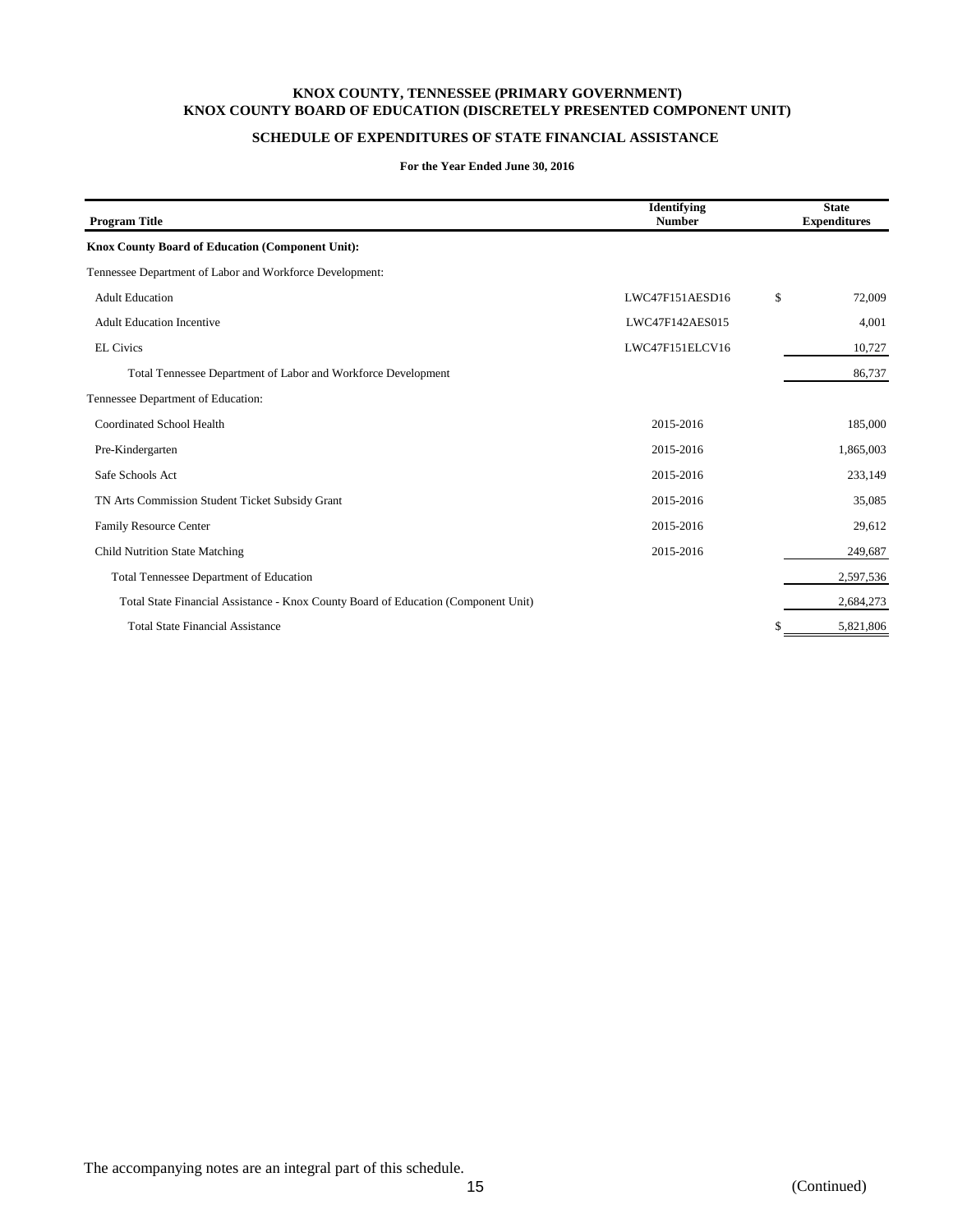## **NOTES TO SCHEDULES OF EXPENDITURES OF FEDERAL AWARDS AND STATE FINANCIAL ASSISTANCE**

#### **For the Year Ended June 30, 2016**

## **NOTE 1 - BASIS OF PRESENTATION**

The accompanying schedules of expenditures of federal awards and of state financial assistance (the "Schedules") include the federal award and state grant activity of Knox County, Tennessee (the "County"), and its discretely presented component unit, Knox County Board of Education, (the "BOE"), for the year ended June 30, 2016. The information in these Schedules is presented in accordance with the requirements of Title 2 U.S. Code of Federal Regulations Part 200, *Uniform Administrative Requirements, Cost Principles, and Audit Requirements for Federal Awards (Uniform Guidance)* and the Tennessee Comptroller of the Treasury. Because the Schedules present only a selected portion of the operations of Knox County, Tennessee, they are not intended to and do not present the financial position, changes in net position, or cash flows of Knox County, Tennessee.

# **NOTE 2 - SUMMARY OF SIGNIFICANT ACCOUNTING POLICIES**

Expenditures reported in the Schedules are reported on the modified-accrual basis of accounting. Such expenditures are recognized following the cost principles contained in the *Uniform Guidance*, wherein certain types of expenditures are not allowable or are limited as to reimbursement. Negative amounts shown in the Schedules represent adjustments or credits made in the normal course of business to amounts reported as expenditures in the prior years.

## **NOTE 3 - LOANS OUTSTANDING**

The County had the following loan funding balances outstanding at June 30, 2016. All of the loan additions are represented by program expenditures, but only a portion comes from the federal grant with the remainder from program income:

| <b>Cluster / Program Title</b>           | <b>CFDA Number</b> | <b>FY 2016 Loan</b><br><b>Funding</b> |      | Outstanding<br><b>Balance</b> |  |
|------------------------------------------|--------------------|---------------------------------------|------|-------------------------------|--|
| <b>Community Development Block Grant</b> | 14.218             | 11.100                                | - \$ | 697.414                       |  |
| HOME Investment Partnerships Programs    | 14.239             | 29,000                                |      | 1.023.685                     |  |

## **NOTE 4 - SUBRECIPIENTS**

Of the expenditures presented in the schedule of expenditures of federal awards, the County provided federal awards to subrecipients as follows:

|                                          | <b>CFDA Number</b> |   | Amounts<br><b>Provided to</b><br><b>Subrecipients</b> |
|------------------------------------------|--------------------|---|-------------------------------------------------------|
| <b>Community Development Block Grant</b> | 14.218             | S | 723,709                                               |
| HOME Investment Partnerships Programs    | 14.239             |   | 267,000                                               |
| <b>Total Subrecipient Awards</b>         |                    |   | 990.709                                               |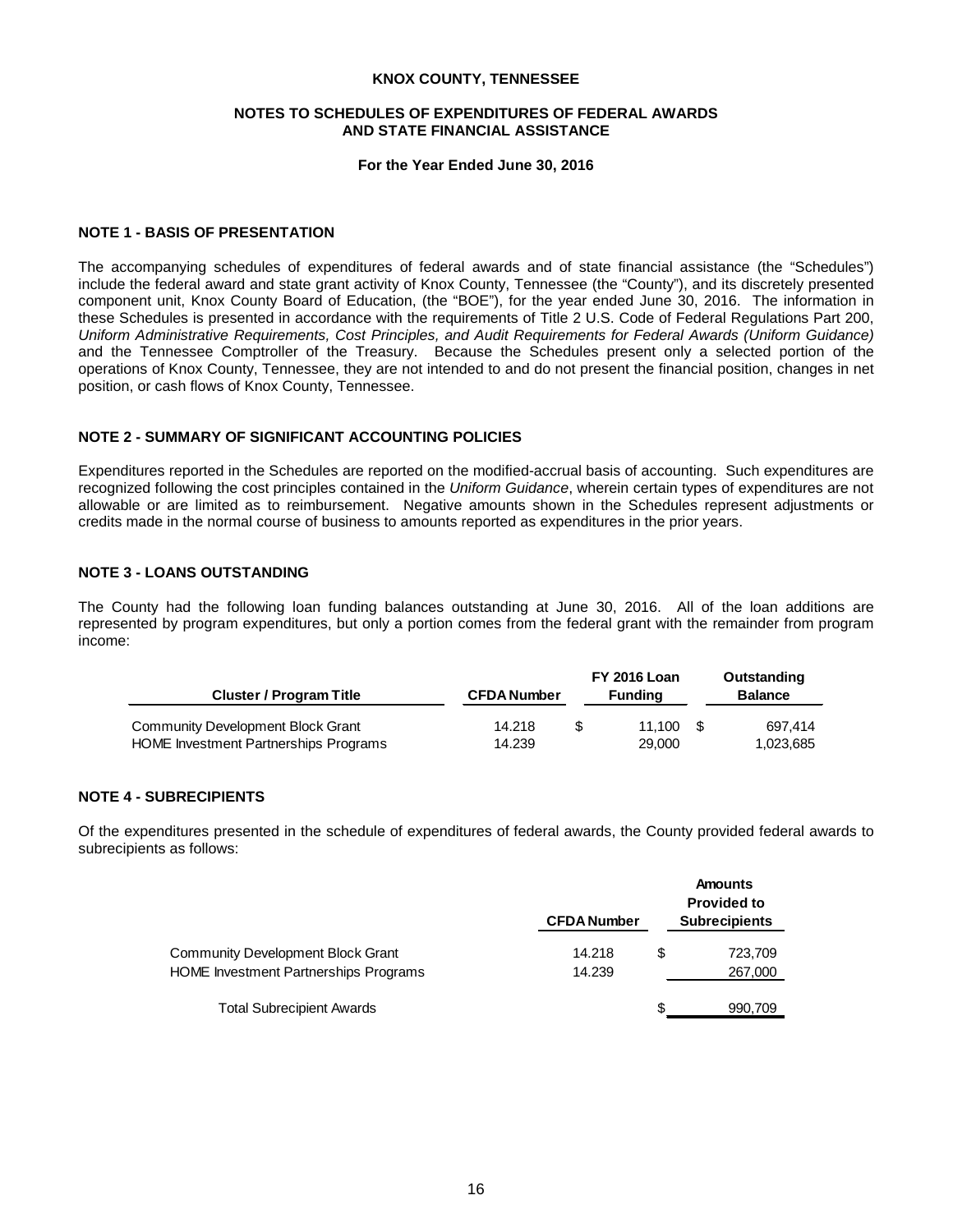## **NOTE 4 - NON-CASH ASSISTANCE**

The BOE is the recipient of certain federal awards that do not result in cash receipts or disbursements, including distributions of U.S. Department of Agriculture (USDA) Food Commodities, which are valued based on a USDA price list obtained from the Tennessee Department of Agriculture.

# **NOTE 5 - INDIRECT COSTS**

A number of the County's and BOE's federal and state funded programs allow indirect costs to be charged and include them as a line item in the grant budget. However, if the grant budget does not specifically provide for indirect costs to be charged, none of the indirect costs are reported as costs to the grantor nor are the costs included or presented in the schedules of expenditures of federal awards and of state financial assistance. The County and BOE have elected not to use the ten percent de minimis indirect rate as allowed under the Uniform Guidance.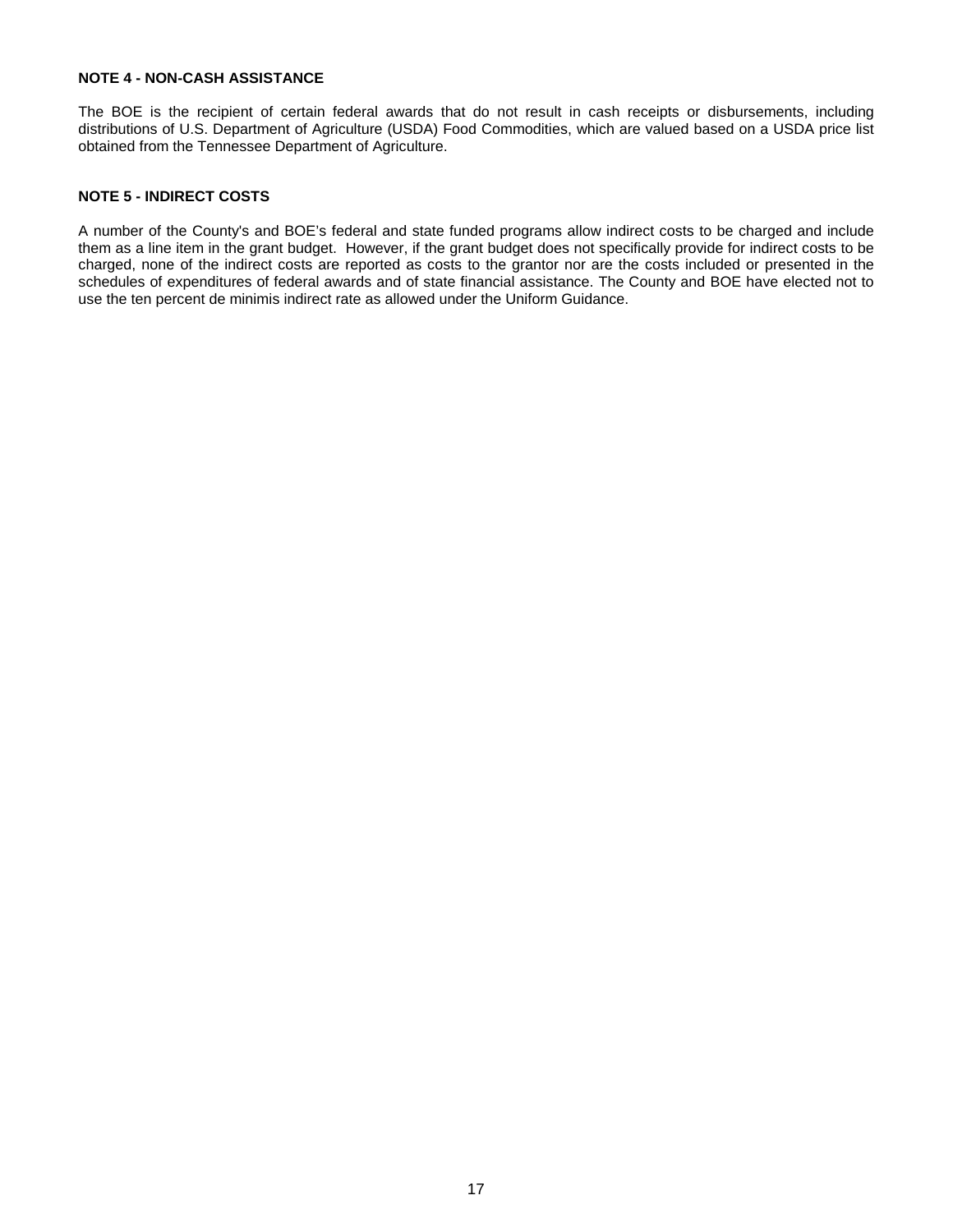## **SCHEDULE OF FINDINGS AND QUESTIONED COSTS**

## **For the Year Ended June 30, 2016**

# **Section I - Summary of Auditors' Results**

## **Financial Statements**

Type of auditors' report issued: Unmodified Internal control over financial reporting: ● Material weakness(es) identified? 
■ yes X\_ no ● Significant deficiency(ies) identified? X yes none reported Noncompliance material to financial statements noted?  $\qquad \qquad \qquad \qquad$  yes  $\qquad \times \qquad$  no **Federal Awards** Internal control over major federal programs: ● Material weakness(es) identified? yes X no • Significant deficiency(ies) identified?  $\overline{\phantom{a}}$  yes  $\overline{X}$  none reported Type of auditors' report issued on compliance for major federal programs: Unmodified Any audit findings disclosed that are required to be reported in accordance with section 2  $CFR\ 200.516(a)?$  yes  $X$  no Major federal programs for Knox County, Tennessee for the fiscal year ended June 30, 2016 are: Program Name CFDA# Special Education - IDEA & Preschool 84.027A, 84.173A Title I - Grants to LEA's 84.010A<br>
Women. Infants. and Children (WIC) 84.010A Women, Infants, and Children (WIC)

| Dollar threshold used to distinguish between Type A & Type B programs: |     | \$2.064.940 |    |  |
|------------------------------------------------------------------------|-----|-------------|----|--|
| Auditee qualified as low-risk auditee?                                 | ves |             | no |  |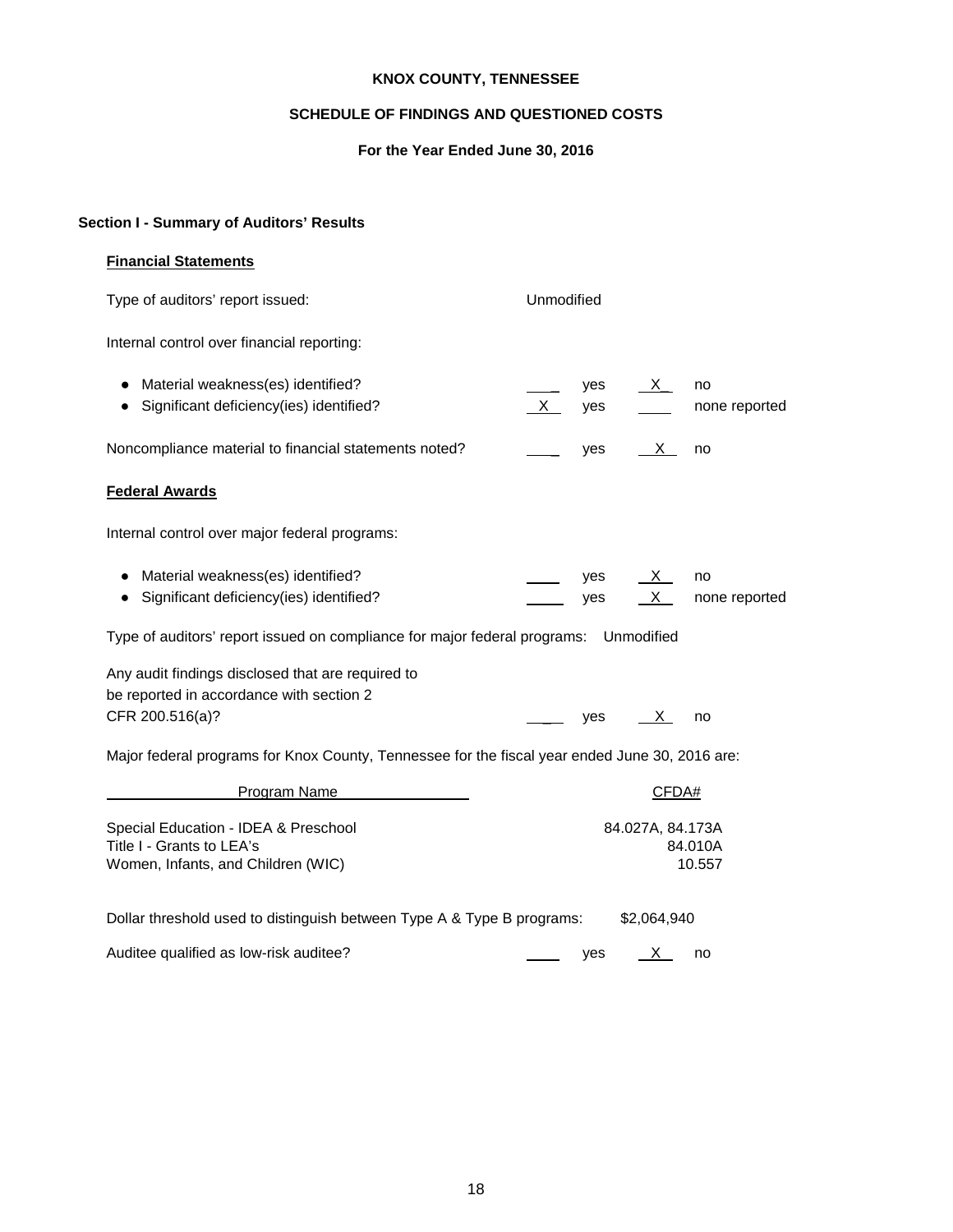#### **SCHEDULE OF FINDINGS AND QUESTIONED COSTS (Continued)**

#### **For the Year Ended June 30, 2016**

#### **Section II - Financial Statement Findings**

#### **Current Year Audit Findings:**

#### **2016-001 Internal Controls over the Board of Education (BOE) Payroll Bank Account**

**Criteria or Specific Requirement -** Good internal control procedures require that proper internal controls and segregation of duties be established over all bank accounts and cash disbursements. Failure to establish proper internal controls and segregation of duties increases the risk that errors or misappropriations may occur but not be detected by the Board of Education on a timely basis.

**Condition -** The BOE Finance Department management brought to our attention two checks, totaling \$14,115,200 that were improperly processed and disbursed from a payroll disbursement account subsequent to June 30, 2016. The total amount of the transaction, which was a transfer from the payroll disbursement account to the Trustee account, where the total was to be used for payment of employee insurance premiums, should have been \$1,411,520. However, due to a keying error, an employee attempted to process the check for \$14,115,200. After being told that there was a system limitation of \$10,000,000 for each check, the employee bypassed this control by creating two checks, one for \$9,999,999 and another for \$4,115,200. Electronic signatures are used on checks from this account and no review or approval of the transfer checks was required. The checks were processed, electronically signed, and sent to Knox County for deposit in the Trustee's account. The bank where the payroll disbursement account is located cleared the \$4,115,200 check and then called to verify the accuracy of the \$9,999,999 check because it would have overdrawn the account. Immediately, the BOE Finance Department instructed the bank not to honor the \$9,999,999 check and requested the Trustee's office to return the excess transfer of \$2,703,680.

Although this transaction described above occurred subsequent to June 30, 2016, the lack of controls and segregation of duties existed at year end and during 2016.

**Cause and Effect -** By not having proper segregation of duties, any individual with access to the BOE check printing system could have written a check up to \$10,000,000 without any review or approval.

**Recommendations -** Management has either already implemented or has agreed to implement the following with which we concur:

- a. All check stock should be physically safeguarded by an individual that does not have the ability to prepare or authorization to sign checks. These checks should only be issued to authorized individuals for preapproved expenditures, and a log kept of all checks issued which includes the name of the individual issued to, the name and amount the check is to be written for, and the date.
- b. Good separation of duties would require that persons preparing or processing the check cannot also print, or authorize the printing of, the signed check.
- c. After printing, checks should be reviewed and approved by a supervisory individual who does not maintain physical possession of the checks and who does not have the ability to print checks.
- d. As part of the monthly bank account reconciliation process, the checks which have cleared the bank should be compared to the log of checks issued to ensure they represent authorized expenditures.

**Management's Planned Corrective Actions -** Members of the BOE Finance Department management, newly hired in the third and fourth quarters of the fiscal year, found a long existing system of accounting for transactions that flowed through the school district's payroll bank account which was devoid of sufficient internal controls. These members of Finance Department management immediately began designing, developing, and implementing a comprehensive system of internal control over these transactions, focusing on the proper segregation of duties, supervision and approval of transactions, physical security over blank check stock and check writing equipment, redirection of transactions that should properly be subject to the controls over the district's and county's accounts payable system, and thorough periodic reconciliation of bank account activity, in most cases daily. This process has taken time and has extended beyond the end of the fiscal year. Management has not discovered any evidence of misappropriation, malfeasance, theft, or fraud in its review of transactions clearing the payroll bank account, and management felt it had a duty to bring this situation to the attention of the auditors. The self-directed actions taken by the BOE Finance Department management to tighten control over this system of accounting were not in response to this finding, and have been underway since the third quarter of the fiscal year.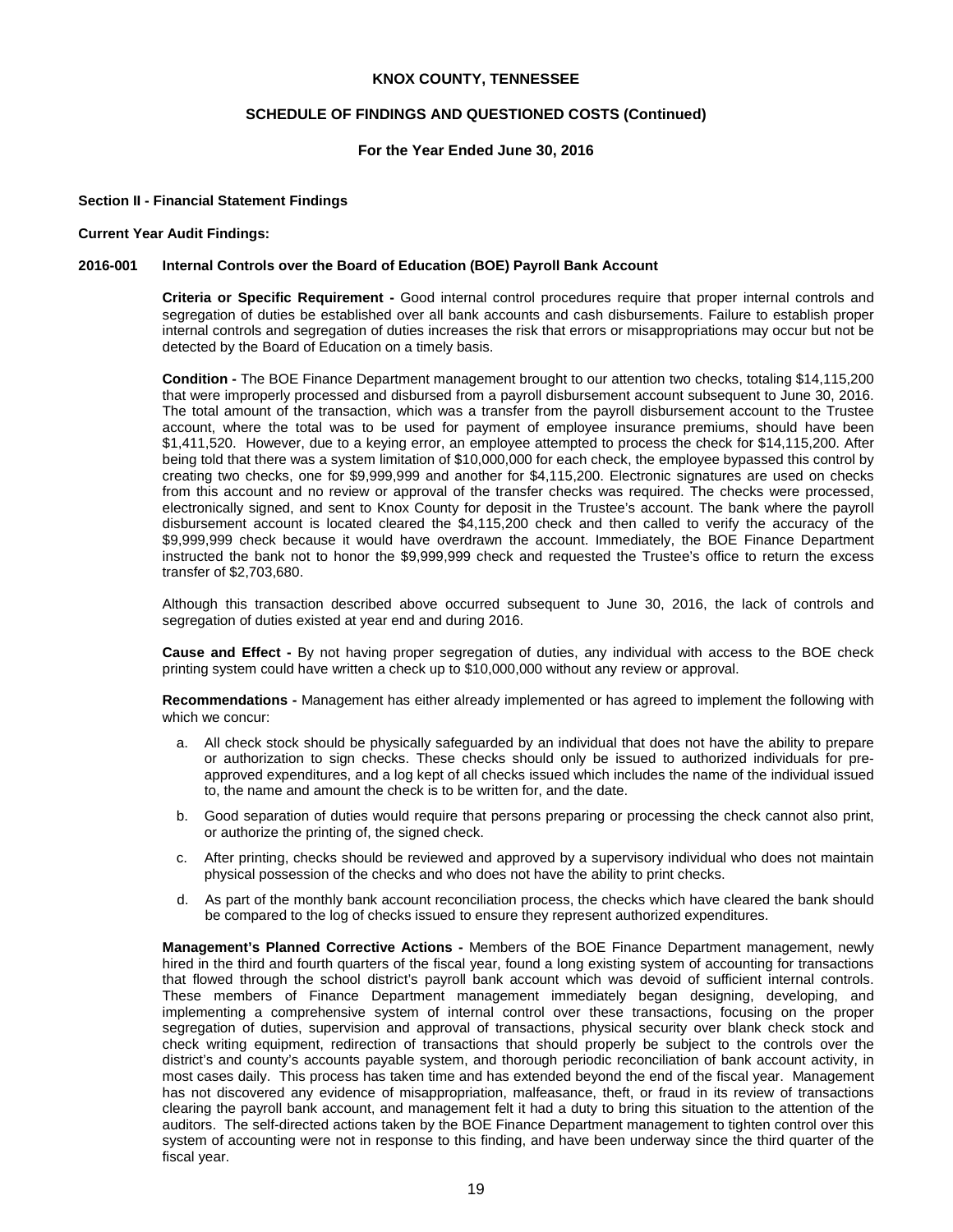## **SCHEDULE OF PRIOR YEAR FINDINGS AND QUESTIONED COSTS**

### **For the Year Ended June 30, 2016**

#### **2015-001 Accrual of Accounts Payable at Year End (Status - Corrected)**

**Criteria or Specific Requirement -** Generally accepted accounting principles (GAAP) requires that expenditures be reported when incurred and the related liability recorded. The County and BOE Finance Departments have a process of accruing accounts payable for the year end closing of accounting records by reviewing all individual vendor invoices received after year end for a period of up to 60 days (July 1 through August 31) and by reviewing certain large individual invoices received after the cut-off date for possible additional accruals at year end.

**Condition -** During the audit it was noted that six individual accounts payable invoices amounting to \$1,007,968 for the year ended June 30, 2015 were not accrued as a liability or recognized as a FY 2015 expenditure in the School Construction Fund. After examining these invoices in the cut off work related to our audit, it was determined that they should have been recorded in the FY 2015 financial statements.

**Cause and Effect -** The failure to properly accrue accounts payable at year end increases the potential to understate the current year expenditures (and over-state the following year expenditures) which could lead to a misstatement of the current and following year financial statements.

#### **Recommendations -** We recommend the following:

- a. The County and BOE Finance Departments should assign a management level employee to review their current process, whereby individual accounts payable invoices received for processing after the cut-off date (August 31) that may be material, or significant, are analyzed in order to accumulate an accurate detail listing for possible additional accruals at year-end.
- b. The County and BOE Finance Departments should communicate to other departments the importance of processing vendor invoices received after year-end for possible accrual in the annual financial statements in a timely manner. In addition, other departments should communicate known material, or significant, vendor amounts that were incurred during the fiscal year but not yet invoiced by the year end cut-off date to the County and BOE Finance Departments.

**Management's Planned Corrective Actions -** We concur with the findings. The identified expenditures and accounts payable totaling \$1,007,968 that pertained to FY 2015 were recorded in the accounting records and included appropriately in the FY 2015 Comprehensive Annual Financial Report.

As noted above, the County has established and implemented procedures and controls that are designed to identify and record expenditures in the correct period. However, for certain of the items that were found to be in error, we have identified that there was a lack of compliance with established procedures. We are in the process of implementing additional communication of the requirements and additional training as needed in order to ensure compliance in future years. In addition, we noted that two of the items found to be in error resulted from invoices submitted by vendors significantly after the year end, and therefore these invoices were not reviewed for possible recording in FY 2015 due to the lateness of their receipt. We will work with the applicable departmental personnel to follow up with vendors when expected billings are not being received timely, and to communicate with us if material late billings are received after the normal cutoff date.

**Current Year Status -** During the FY 2016 the Knox County Finance Department management implemented procedures to improve communication of the requirements and provided additional training to ensure compliance. Management of the County and the Board will continue to work with the applicable departments to follow up with vendors if expected billings are not received timely and to communicate with management if material late vendor billings are received after the normal cutoff dates.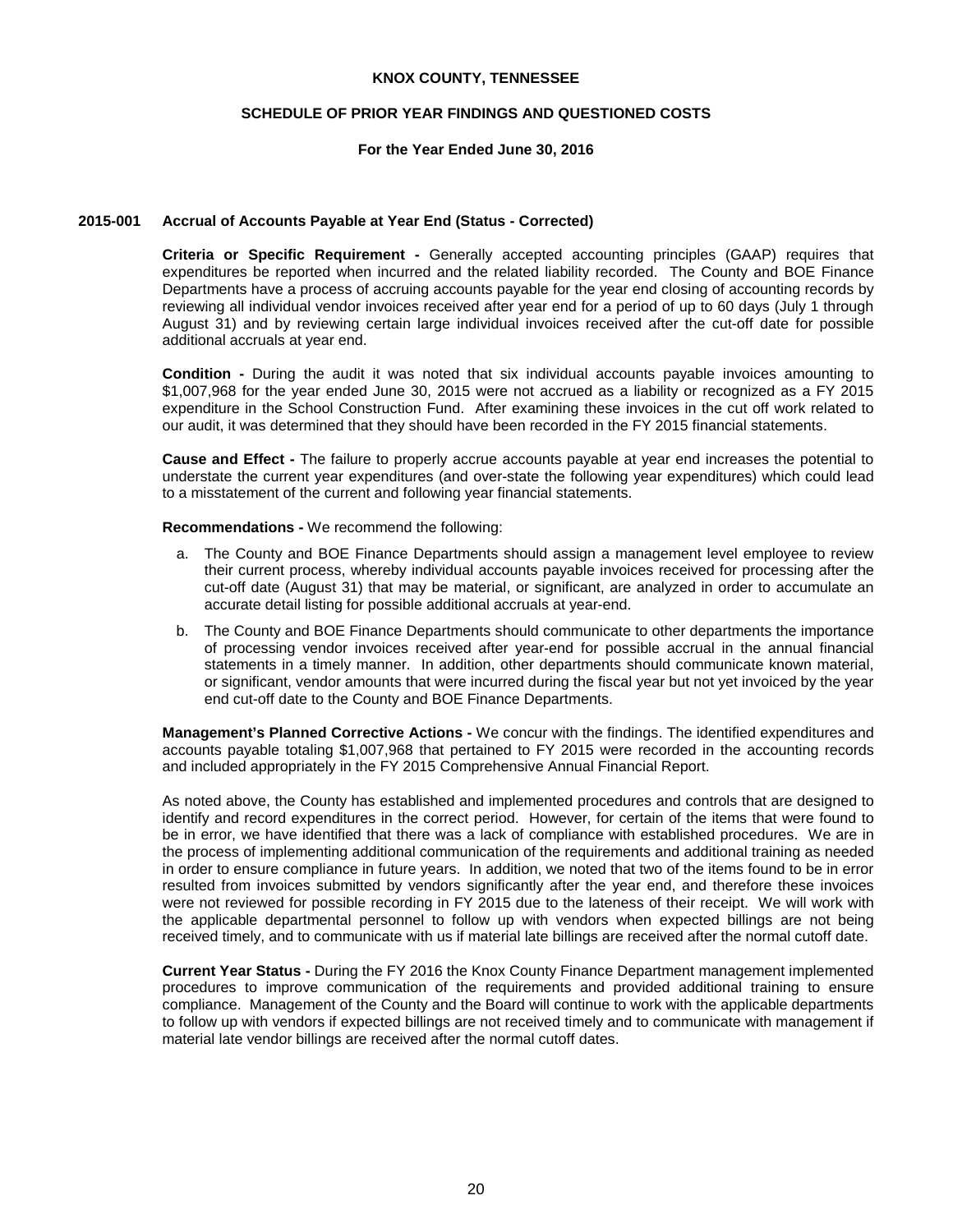## **SCHEDULE OF PRIOR YEAR FINDINGS AND QUESTIONED COSTS (Continued)**

## **For the Year Ended June 30, 2016**

### **2015-002 Criminal Court Clerk - Reviewing and Approving Daily Cash Receipts Reports (Status - Corrected)**

**Criteria or Specific Requirement -** Good internal control procedures and accounting practices should include a procedure whereby the daily cash receipts and deposit reconciliation reports for each cashier be routinely monitored, including a documented review of the process.

**Condition -** During the audit it was noted that individual cashiers prepare a daily cash receipts and deposit reconciliation report for each court. However, these daily reports are not being reviewed and approved by a management level employee such as a bookkeeper or supervisor on a daily basis. Rather, it was noted that the Clerk's Chief Financial Officer (CFO) was reviewing a monthly cash receipts report for the various courts.

**Cause and Effect -** By not performing a daily review and approval of the cash receipts and deposit reports there is a weakness in internal control over the cash receipting process which can lead to errors, omissions and possible misstatements. In addition, management level review and approval of this process can help prevent and detect possible fraud.

**Recommendations -** We recommend the following:

- a. The cashier's daily cash receipt and deposit reconciliation reports should be reviewed and approved by a management level employee daily. The reviewer should sign and date each report as evidence of their review.
- b. The Clerk's CFO should periodically examine some of these reviewed and approved daily reconciliation reports and compare to other accounting records.

**Management's Planned Corrective Actions -** We agree with the finding and have implemented the recommendations.

**Current Year Status -** Each cashier in each court managed by the Criminal Court Clerk does a daily reconciliation to their individual system report that is reviewed by the bookkeeper the next day and reconciled as a whole to the previous day's total report as the deposit is prepared. The cashiers' report, total report, and deposit slip are reviewed and signed by the Chief Financial Officer to ensure that the deposits are whole and that the cashiers are reconciling correctly. This change happened on different time schedules for each of the three courts. For Criminal Court, the Chief Financial Officer began reviewing and approving the reconciliation beginning August 1, 2015. The bookkeeper continued to reconcile all cash drawers until September 15, 2016 when the cashiers began reconciling their own drawers. For 4<sup>th</sup> Circuit Court, the Chief Financial Officer began reviewing and approving the reconciliations on February 1, 2016 and the cashiers began reconciling their own drawers on February 19, 2016. For General Sessions Court, the cashiers have always reconciled their own drawers. The head bookkeeper reviewed the daily reconciliations of General Sessions until July 1, 2016 when the Chief Financial Officer began reviewing and approving them.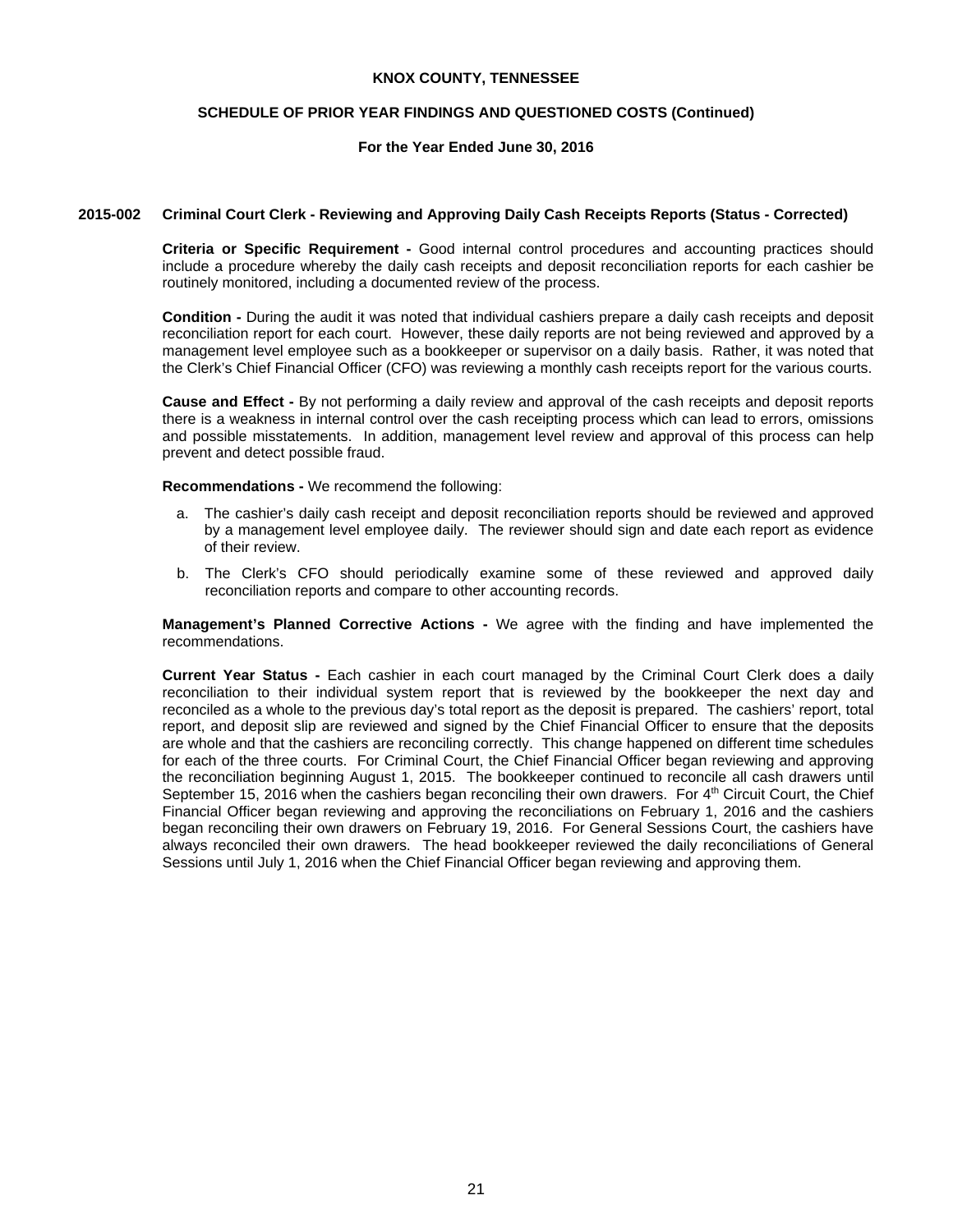### **SCHEDULE OF PRIOR YEAR FINDINGS AND QUESTIONED COSTS (Continued)**

## **For the Year Ended June 30, 2016**

### **2015-003 Knox County Schools Food and Nutrition Department - Misappropriation (Status - Corrected)**

**Criteria or Specific Requirement -** School employees are required to follow written travel and ethics policies.

**Condition -** In May 2015, the Tennessee Comptroller of the Treasury's Office issued a special investigation report related to the former Knox County Schools Nutrition Director's misappropriation of approximately \$4,500, resulting from inappropriate travel and expense reimbursements during the period of February 2013 through July 2014. The former Director received reimbursement from the Schools for expenses for which other organizations had also paid or reimbursed him.

**Cause and Effect -** The former Director collected reimbursements from both the Schools and other organizations for the same expenses.

**Recommendations -** We recommend that all School employees follow the written travel and ethics policies. We also recommend that the Schools annually disburse their ethics and travel policies to all employees for their review.

**Management's Planned Corrective Actions -** The former Director resigned in November 2014 and this matter was referred to the Knox County District Attorney's Office. Discussions related to a repayment agreement with the former Director are ongoing.

**Current Year Status -** The former Director was charged and indicted in October 2015 and a trial date has been set for April 2017.